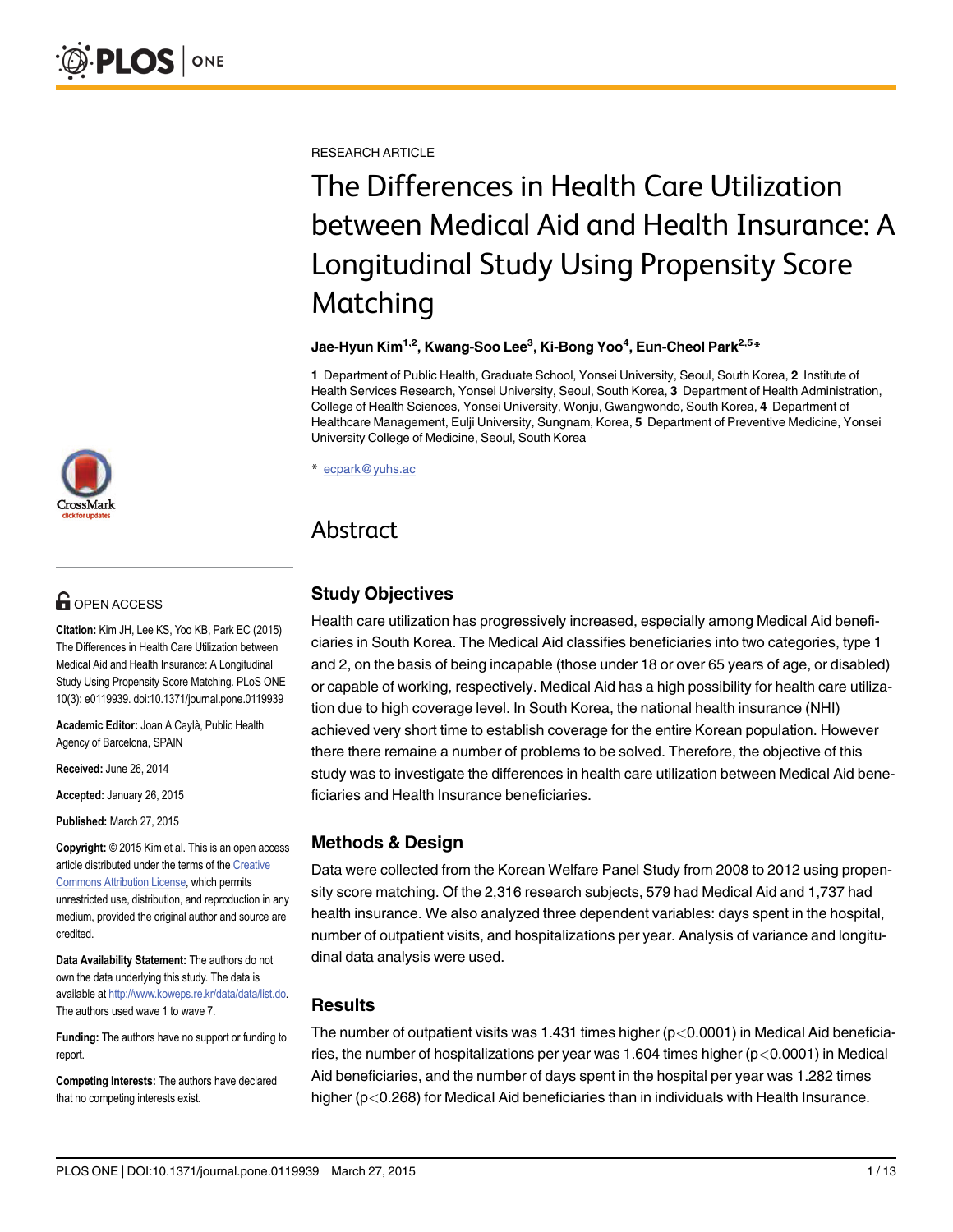<span id="page-1-0"></span>Medical Aid patients had a 0.874 times lower frequency of having an unmet needs due to economic barrier (95% confidence interval: 0.662-1.156).

#### **Conclusions**

Health insurance coverage has an impact on health care utilization. More health care utilization among Medical Aid beneficiaries appears to have a high possibility of a moral hazard risk under the Health Insurance program. Therefore, the moral hazard for Medical Aid beneficiaries should be avoided.

### Introduction

The national health insurance (NHI) system was introduced in South Korea in 1977 and it covered the entire population in July 1989 [[1\]](#page-11-0).

Even though South Korea achieved universal coverage through the mandatory NHI program, public expenditure spent on NHI program as a proportion of total health expenditure was only 59%. This is in contrast to an average of 77% among member countries of the Organization for Economic Co-operation and Development (OECD) [\[2](#page-11-0)]. Moreover, South Korea faces the highest rate of growth in health spending, which is more than twice that of the OECD average  $(Fig. 1)$   $[2,3]$  $[2,3]$ .

One of the reasons for these phenomena is a low contribution rate to the NHI (5.89% of payroll income, 2013), which was induced from a low economic level in South Korea when the NHI started back in 1977, in addition to low contribution rates for developing non-covered services from medical care providers [[4](#page-12-0)]. High out-of-pocket expenses result from copayment for insured services, full payment for non-covered services, and health care provider



Fig 1. Health expenditure growth rates since 2004, Korea and OECD average.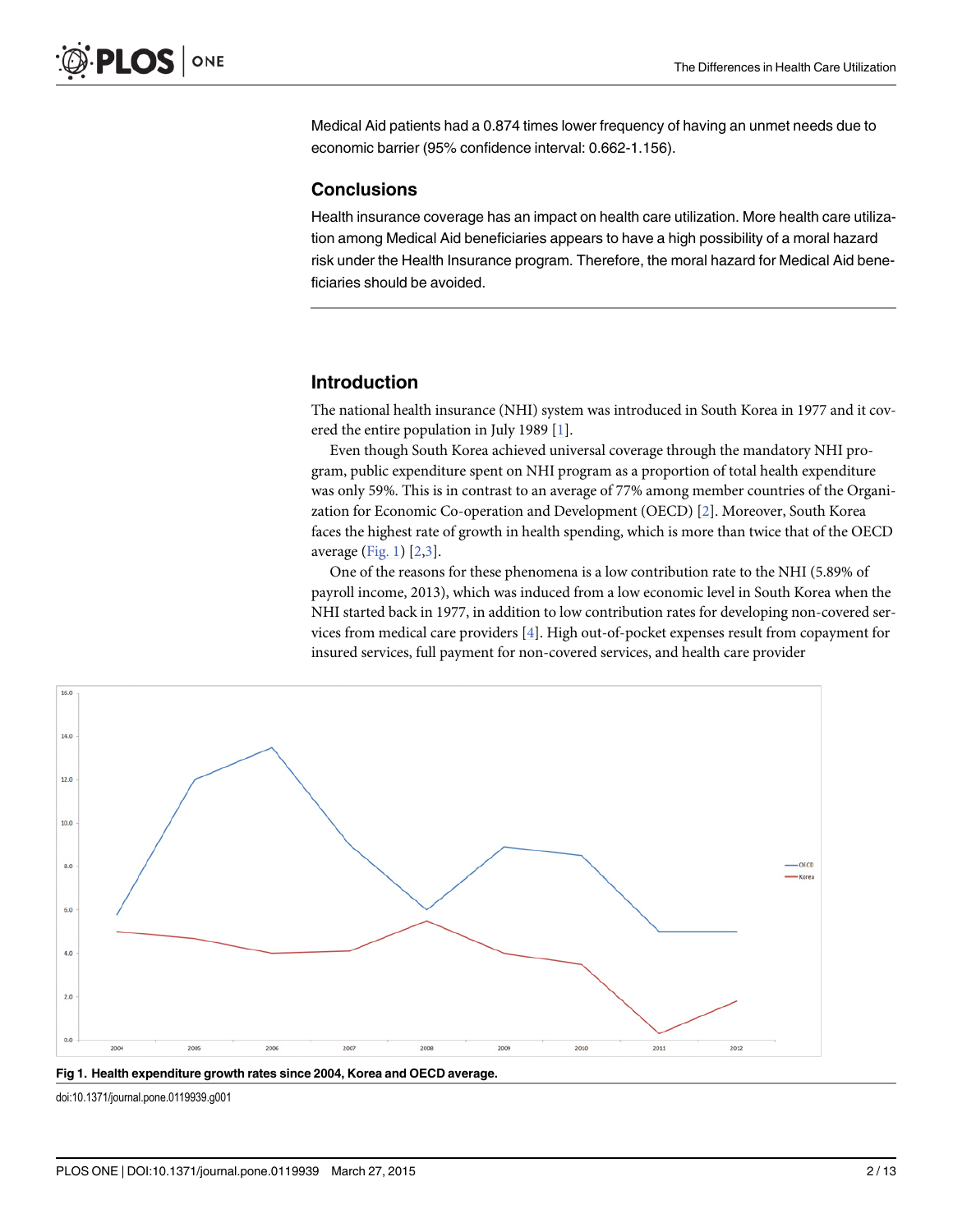<span id="page-2-0"></span>reimbursement for fee-for-service payments [\[2](#page-11-0)]. Thus, out-of-pocket expenses of individual beneficiaries have increased in spite of some efforts of expanding benefit coverage from the government, and the medical practice patterns are distorted because of the disproportionate expansion of non-covered services. As a result, benefits are relatively low and public funding is limited, leaving beneficiaries with relatively high co-payments [\[2\]](#page-11-0).

Approximately 96% of South Korea's population was covered by the NHI in 2007. The remaining 4% were covered by a separate program called Medical Aid, which is a public assistance program targeted at poor individuals who are recipients of the National Basic Livelihood Security System in South Korea as a part of the social welfare programs [[5\]](#page-12-0). As of December 2009, Medical Aid beneficiaries represented about 3.8% of the country's population [[5](#page-12-0)]. The Medical Aid program classifies beneficiaries into two categories, type 1 and 2, on the basis of being incapable (those under 18 or over 65 years of age, or disabled) or capable of working, respectively. The cost of Medical Aid payments accounts for 16.9% of the total NHI expenditure, and has increased by an average of 15.9% year-to-year in the period of 2002 to 2006 [\[6\]](#page-12-0). Similarly, the number of Medical Aid beneficiaries increased by 4.5% in the 2005 to 2008 period. The national expenditure for the Medical Aid beneficiaries increased by 71.7% in the same period in South Korea, indicating that the rapid increase of Medical Aid expenditure may threaten other social welfare programs  $[5]$  $[5]$ . Therefore, the objective of this study was to investigate the differences in health care utilization among individuals who are covered by Medical Aid and Health Insurance.

### Methods

#### Study Sample

The study data used Korean Welfare Panel Study (KOWEPS) from 2008 to 2012. Conducted by the Korea Institute for Health and Social Affairs and Seoul National University, the KOWEPS is an annual longitudinal panel survey that began in 2006 that uses proportional systematic stratified cluster sampling to select a representative sample of households in South Korea as a whole. Multiple interviews were conducted in the same households, so all members of the household 15 years or older completed the individual questionnaire when possible.

The panel consisted of 18,856 individuals from a national probability sample of 7,072 households residing in South Korea who have been surveyed annually since 2006. The sample was selected by using systematic two-stage stratified cluster sampling from 2005 census data. The KOWEPS included post-stratification weights based on 2005 census data; it was weighted by a primary sampling unit and for the intentional oversampling of low-income households. Further details of the sampling design, methods, and data sets can be found elsewhere ([http://](http://www.koweps.re.kr/) [www.koweps.re.kr/](http://www.koweps.re.kr/)). No ethical approval was needed because data for the current study are publicly available.

Respondent samples were collected from a total of 16,613 individuals from 6,314 households (wave 3), 16,255 individuals from 6,207 households (wave 4), 15,625 individuals from 6,207 households (wave 5), 14,696 individuals from 6,034 households (wave 6), and 14,604 individuals from 5,735 households (wave 7).

After applying propensity score matching method adjusting for socioeconomic status (gender, age, residential region, marital status, education level, economic activity status and ordinary income), number of chronic disease, unmet need experience. After applying propensity score matching method adjusting for income and number of chronic disease, of the 2,072 research subjects included in our study, there were 518 Medical Aid beneficiaries and 1,554 Health Insurance beneficiaries from 2008 to 2012, respectively.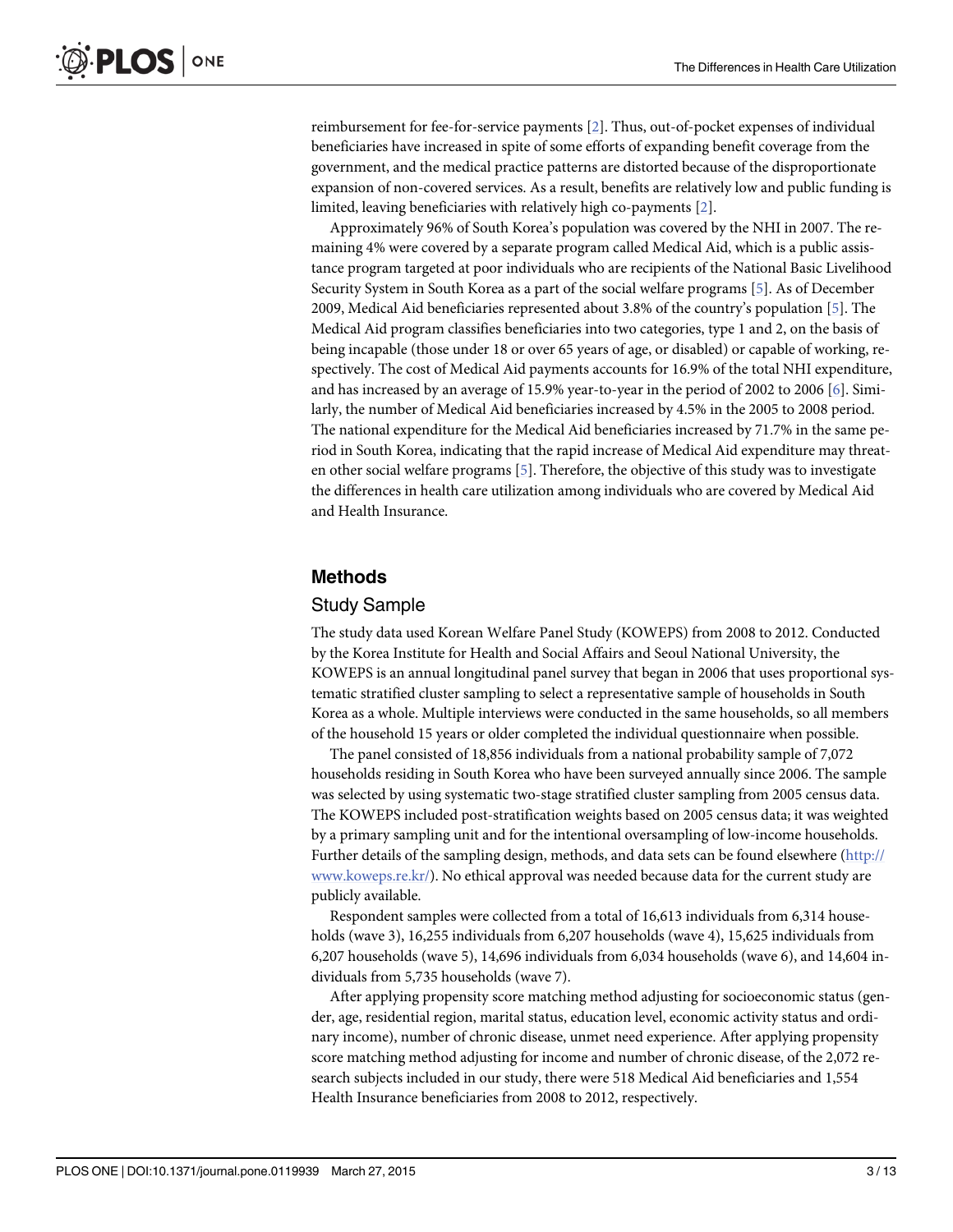### Study Variables

To investigate the difference in health care utilization between Medical Aid beneficiaries and Health Insurance beneficiaries, our target population consisted of those who had no health insurance status change for 5 years among both Health Insurance beneficiaries and Medical Aid beneficiaries. We extracted a study sample using a 1:3 propensity score adjusting for the number of chronic diseases and ordinary income by health insurance status in wave 3 (2008), and then merged individuals from wave 4 (2009) to wave 7 (2012). In this study, we analyzed three dependent variables: days spent in the hospital, number of outpatient visits, and hospitalizations per year through longitudinal data analysis using negative binomial function because health care utilization had skewed distribution. We also used repeated-measurement model (GLIMMIX model) and it determine whether probability of health care utilization changed over time, annually.

Age, gender, education level, residential region, marital status, economic activity status, number of chronic diseases, and unmet needs due to economic barrier and duration of medical treatment were included in the analyses as covariates. Education level was categorized into four groups: elementary school or lower, middle school, high school, and college or higher. Residential regions were categorized as urban (Seoul, Daejeon, Daegu, Busan, Incheon, Kwangju, or Ulsan) or rural (not classified as a city). Economic activity status was divided into two categories: yes (White colar, Blue colar) or no (housewife, students). and no (including housewives and students). Individuals were classified as married or single; the latter group included the previously married, the widowed, and the divorced. The number of chronic diseases and perceived health status were also included in our models. The number of chronic diseases was operationalized into three different categories: 0 1 and  $\geq$ 2.

Self-reported data regarding unmet needs due to economic barrier was extracted from the response to the question: "Have you ever experienced not going to the hospital due to having no money during the year?" An unmet needs due to economic barrier was categorized as either "yes" or "no."

### Statistical Analysis

Analysis of variance and longitudinal data analysis were used to investigate the association between health insurance status and health care utilization (i.e. number of days spent in the hospital, outpatient visits, and hospitalizations per year).

We conducted a longitudinal data analysis through Proc genmod procedure with the negative binomial function to investigate the number of outpatient visits and hospitalizations per year and days spent in the hospital per year because health care utilization variables had skewed distribution. In addition, we also ran a generalized linear mixed model with the binary distribution to investigate the association between unmet needs due to economic barrier and health insurance coverage.

Generalized linear models apply when the data are uncorrelated. In many studies, observations exhibit some form of dependency. For example, measurements of different attributes are taken from the same patient, observations are collected over time, sampling or randomization is carried out hiearchically, and so forth.

The models fit by the GLIMMIX procedure extend the GLM by incorporating correlations among the responses. This can be accomplished by including random effects in the linear predictor and/or by modeling the correlations among the data directly. The GLIMMIX procedure distinguishes the two approaches as "G-side" and "R-side" random effects.

This terminology draws on a common specification of the linear mixed model, the dependent variable at baseline,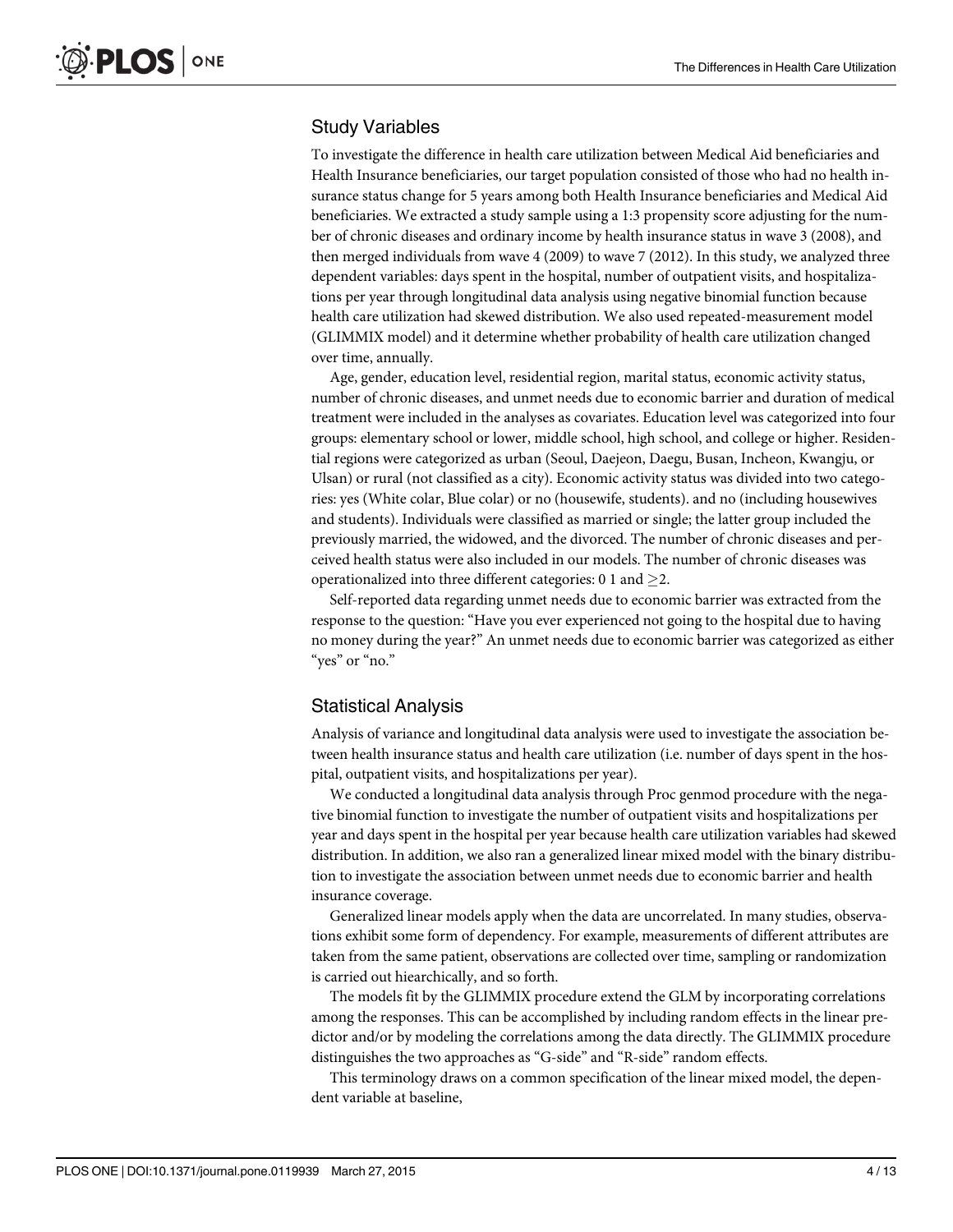<span id="page-4-0"></span>type of insurance is the dependent variables  $\beta_0$  is the intercept  $X_i$  is the covariates  $e_i$  is the error term i represents each subject This terminology draws on a common specification of the linear mixed model,

 $Y_{it} = (\beta_0 + \mu_i) + \beta_1 \times type$  of insurance<sub>it</sub> +  $X_{it} + e_{it}$ 

where  $Y_{it}$  is the dependent variable (i.e., Number of outpatient visits, number of hospitalizations, days spent in hospital) during a time period  $t$  for unit  $i$ .

Y is the dependent variables  $\beta_0$  is the intercept  $\mu_i$  is the random effects error term type of insurance is the type of insurance X is the covariates  $e_{it}$  is the error term i represents each subject t represents time period

The criterion for significance was  $p\leq 0.05$ , two-tailed. All analyses were conducted using the SAS statistical software package version 9.2 (SAS Institute Inc., Cary, NC, USA).

### Propensity score matching

Propensity score matching (PSM) is a statistical matching technique that is being used in observational studies to reduce bias. We performs a 1:3 case-control match on the propensity score and it makes best matches first and next-best matches next, in a hierarchical sequence until no more matches can be made (nearest neighbor matching). SAS LOGISTIC procedure code was used to create the propensity score [[7\]](#page-12-0).

#### **Results**

Table 1 shows the number of observation included in this study, annually and [Table 2](#page-5-0) lists the general characteristics of the subjects at baseline (2008) before propensity matching. [Table 3](#page-6-0) shows the general characteristics of the subjects at baseline (2008) after propensity matching adjusting for all variables included. Of the 2,072 research subjects, 1,554 (75.0%) had Health Insurance benefits and 518 (25.0%) received Medical Aid benefits. In the Medical Aid group the mean number of outpatient visits was 28.91 [standard deviation (SD): 40.57] per year, the mean number of hospitalizations was 0.23 (SD: 0.7) per year, and the mean number of days spent in the hospital was 3.66 (SD: 16.04) per year. In the Health Insurance group, the mean

|               | <b>Number of individuals</b> | <b>Number of households</b> | Number of observations included                   |
|---------------|------------------------------|-----------------------------|---------------------------------------------------|
| 2008 (wave 3) | 16.613                       | 6.314                       | 2,072 (Medical Aid: 518; Health insurance: 1,554) |
| 2009 (wave 4) | 16.255                       | 6.207                       | 2,072 (Medical Aid: 518; Health insurance: 1,554) |
| 2010 (wave 5) | 15.625                       | 6.207                       | 2,072 (Medical Aid: 518; Health insurance: 1,554) |
| 2011 (wave 6) | 14.696                       | 6.034                       | 2,072 (Medical Aid: 518; Health insurance: 1,554) |
| 2012 (wave 7) | 14.604                       | 5.735                       | 2,072 (Medical Aid: 518; Health insurance: 1,554) |

Table 1. Number of observations included in this study.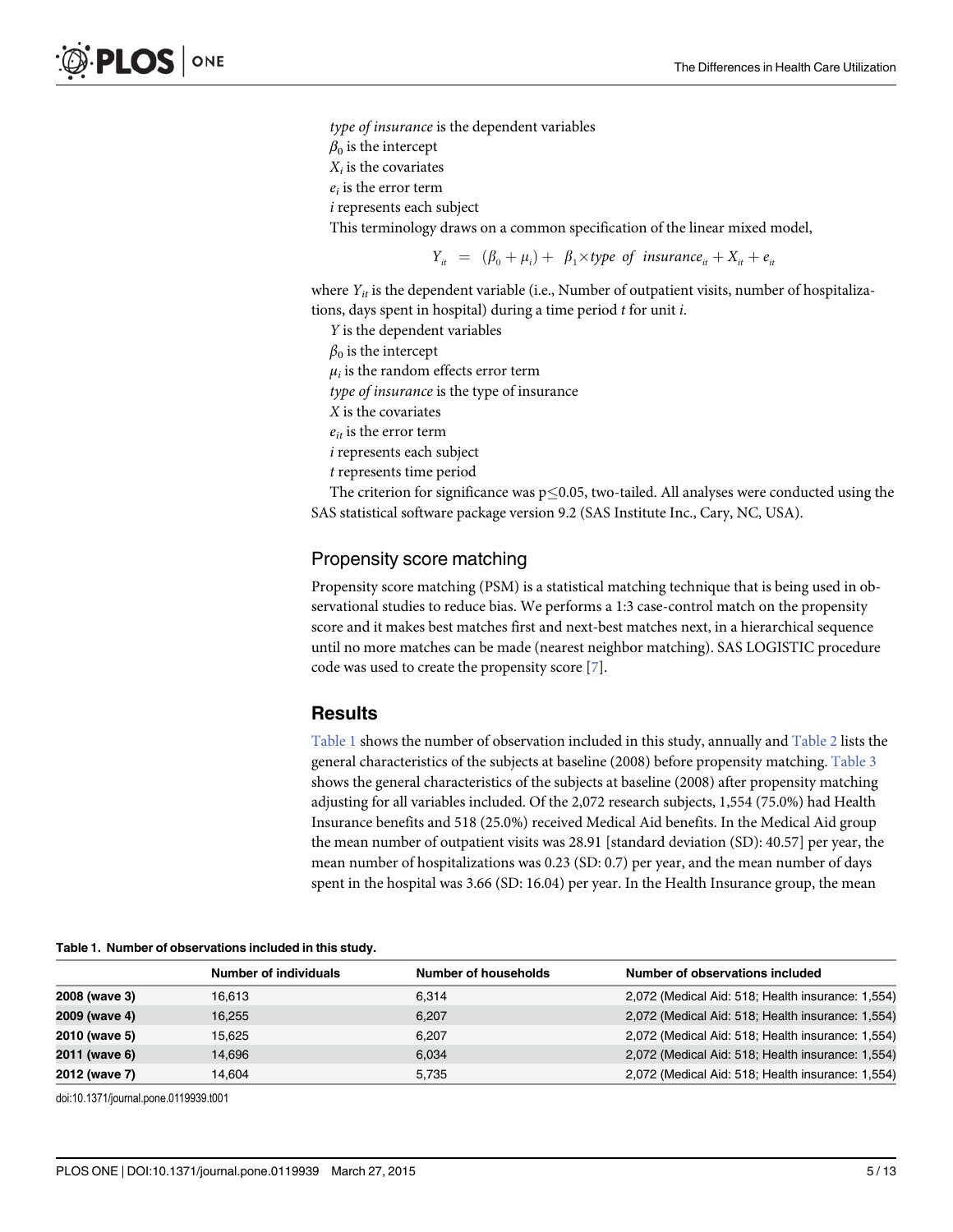<span id="page-5-0"></span>

|  |  | Table 2. General characteristics of the study subjects at the baseline (2008) before propensity matching method. |  |  |  |
|--|--|------------------------------------------------------------------------------------------------------------------|--|--|--|
|--|--|------------------------------------------------------------------------------------------------------------------|--|--|--|

|                                      | <b>Total</b> |           |                          | <b>Medical Aid</b> | <b>Health insurance</b> | P-value |         |
|--------------------------------------|--------------|-----------|--------------------------|--------------------|-------------------------|---------|---------|
|                                      | Mean         | <b>SD</b> | Mean                     | <b>SD</b>          | Mean                    | SD      |         |
| Number of outpatient visit           | 14.23        | 25.22     | 28.25                    | 39.31              | 13.53                   | 24.10   | < .0001 |
| Number of hospitalization            | 0.13         | 0.52      | 0.23                     | 0.68               | 0.12                    | 0.51    | 0.000   |
| Days spent in hospital               | 1.80         | 10.74     | 3.49                     | 15.38              | 1.72                    | 10.45   | 0.007   |
|                                      | N            | $\%$      | N                        | $\%$               | N                       | $\%$    | P-value |
| Gender                               |              |           |                          |                    |                         |         | 0.001   |
| Male                                 | 5,495        | 45.3      | 220                      | 4.0                | 5,275                   | 96.0    |         |
| <b>Female</b>                        | 6,643        | 54.7      | 356                      | 5.4                | 6,287                   | 94.6    |         |
| Age                                  |              |           |                          |                    |                         |         | < .0001 |
| < 19                                 | 2,675        | 22.0      | 125                      | 4.7                | 2,550                   | 95.3    |         |
| $20 - 39$                            | 2,735        | 22.5      | 42                       | 1.5                | 2,693                   | 98.5    |         |
| $40 - 59$                            | 3,125        | 25.8      | 154                      | 4.9                | 2,971                   | 95.1    |         |
| $\geq 60$                            | 3,603        | 29.7      | 255                      | 7.1                | 3,348                   | 92.9    |         |
| <b>Residential region</b>            |              |           |                          |                    |                         |         | < .0001 |
| Urban                                | 5,199        | 42.8      | 301                      | 5.8                | 4,898                   | 94.2    |         |
| <b>Rural</b>                         | 6,939        | 57.2      | 275                      | 4.0                | 6,664                   | 96.0    |         |
| <b>Marital status</b>                |              |           |                          |                    |                         |         | < .0001 |
| <b>Married</b>                       | 6,611        | 54.5      | 189                      | 2.9                | 6,422                   | 97.1    |         |
| Single                               | 5,527        | 45.5      | 387                      | 7.0                | 5,140                   | 93.0    |         |
| <b>Education level</b>               |              |           |                          |                    |                         |         | < .0001 |
| $<$ Elementary                       | 4,971        | 41.0      | 351                      | 7.1                | 4,620                   | 92.9    |         |
| Middle school                        | 1,623        | 13.4      | 101                      | 6.2                | 1,522                   | 93.8    |         |
| <b>High school</b>                   | 3,067        | 25.3      | 103                      | 3.4                | 2,964                   | 96.6    |         |
| $\geq$ College                       | 2,477        | 20.4      | 21                       | 0.9                | 2,456                   | 99.2    |         |
| <b>Ordinary income</b>               |              |           |                          |                    |                         |         | < .0001 |
| Low                                  | 4,431        | 36.5      | 546                      | 12.3               | 3,885                   | 87.7    |         |
| <b>Middle</b>                        | 4,350        | 35.8      | 30                       | 0.7                | 4,320                   | 99.3    |         |
| High                                 | 3,357        | 27.7      | $\overline{\phantom{a}}$ |                    | 3,357                   | 100.0   |         |
| Number of chronic disease            |              |           |                          |                    |                         |         | < .0001 |
| No                                   | 6,625        | 54.6      | 145                      | 2.2                | 6,480                   | 97.8    |         |
| Yes                                  | 5,513        | 45.4      | 431                      | 7.8                | 5,082                   | 92.2    |         |
| <b>Duration of medical treatment</b> |              |           |                          |                    |                         |         | < .0001 |
| <b>Nothing</b>                       | 7,308        | 60.2      | 163                      | 2.2                | 7,145                   | 97.8    |         |
| 3 month or less                      | 423          | 3.5       | 18                       | 4.3                | 405                     | 95.7    |         |
| 3-6 month                            | 152          | 1.3       | 10                       | 6.6                | 142                     | 93.4    |         |
| 6 month or more                      | 4,255        | 35.1      | 385                      | 9.1                | 3,870                   | 91.0    |         |
| Unmet need experience                |              |           |                          |                    |                         |         | < .0001 |
| <b>Yes</b>                           | 285          | 2.4       | 50                       | 17.5               | 235                     | 82.5    |         |
| <b>No</b>                            | 11,853       | 97.7      | 526                      | 4.4                | 11,327                  | 95.6    |         |
| <b>Economic activity status</b>      |              |           |                          |                    |                         |         | < .0001 |
| No (including housewife)             | 7,073        | 58.3      | 471                      | 6.7                | 6,602                   | 93.3    |         |
| White collar                         | 2,394        | 19.7      | 31                       | $1.3$              | 2,363                   | 98.7    |         |
| <b>Blue collar</b>                   | 2,671        | 22.0      | $74\,$                   | 2.8                | 2,597                   | 97.2    |         |
| <b>Total</b>                         | 12,138       | 100.0     | 576                      | 100.0              | 11,562                  | 100.0   |         |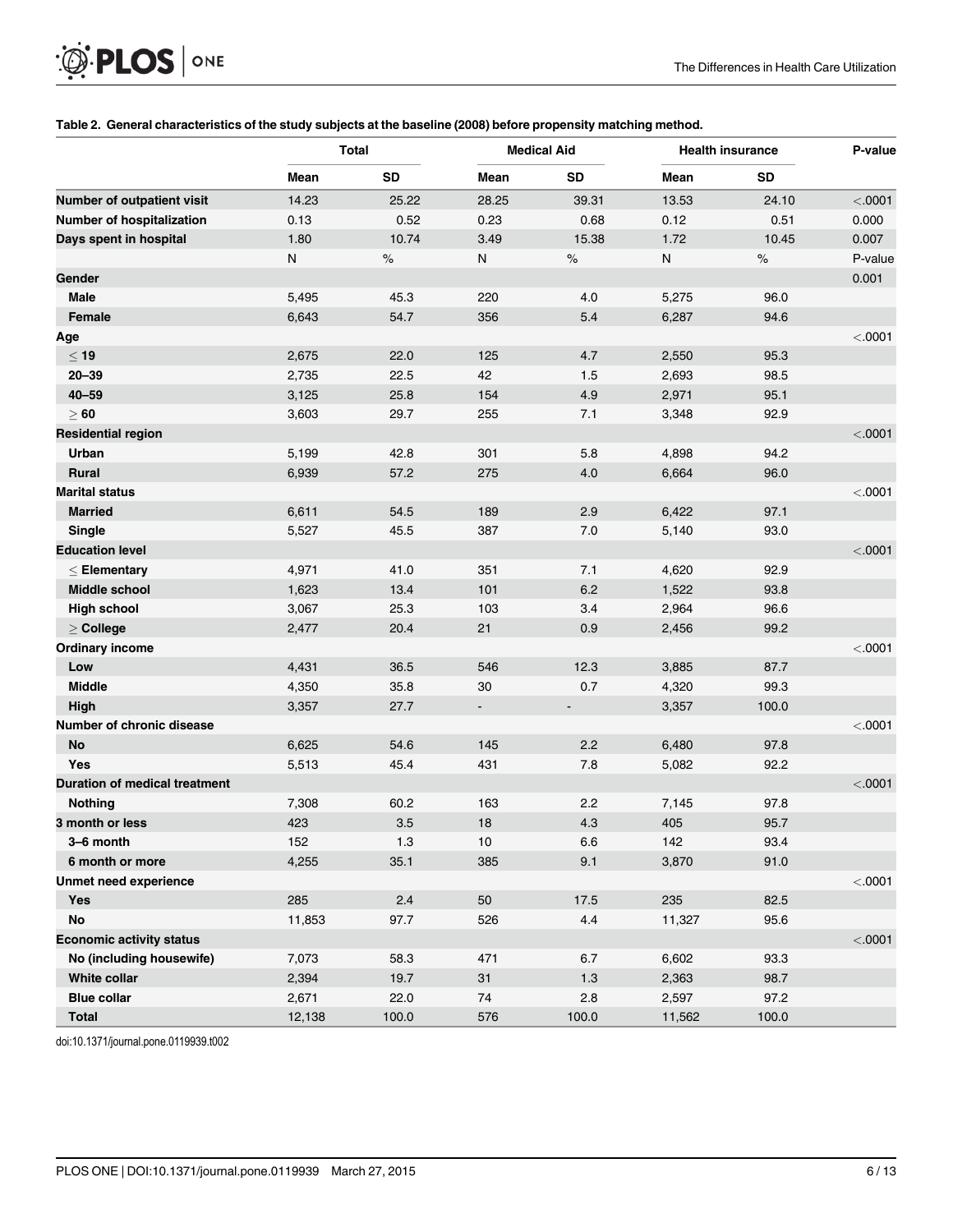<span id="page-6-0"></span>

|  |  | Table 3. General characteristics of the study subjects at the baseline (2008) after propensity matching method. |
|--|--|-----------------------------------------------------------------------------------------------------------------|
|  |  |                                                                                                                 |

|                                      | <b>Total</b> |           |                | <b>Medical Aid</b>       | <b>Health insurance</b> | P-value |         |
|--------------------------------------|--------------|-----------|----------------|--------------------------|-------------------------|---------|---------|
|                                      | Mean         | <b>SD</b> | Mean           | <b>SD</b>                | Mean                    | SD      |         |
| Number of outpatient visit           | 23.64        | 35.11     | 28.91          | 40.57                    | 21.88                   | 32.92   | 0.000   |
| Number of hospitalization            | 0.17         | 0.56      | 0.23           | 0.70                     | 0.15                    | 0.50    | 0.012   |
| Days spent in hospital               | 3.33         | 17.75     | 3.66           | 16.04                    | 3.22                    | 18.28   | 0.626   |
|                                      | N            | $\%$      | ${\sf N}$      | $\%$                     | N                       | $\%$    | P-value |
| Gender                               |              |           |                |                          |                         |         | 1.000   |
| Male                                 | 768          | 37.1      | 192            | 25.0                     | 576                     | 75.0    |         |
| Female                               | 1,304        | 62.9      | 326            | 25.0                     | 978                     | 75.0    |         |
| Age                                  |              |           |                |                          |                         |         | < .0001 |
| < 19                                 | 478          | 23.1      | 98             | 20.5                     | 380                     | 79.5    |         |
| $20 - 39$                            | 142          | 6.9       | 31             | 21.8                     | 111                     | 78.2    |         |
| $40 - 59$                            | 419          | 20.2      | 144            | 34.4                     | 275                     | 65.6    |         |
| $\geq 60$                            | 1,033        | 49.9      | 245            | 23.7                     | 788                     | 76.3    |         |
| <b>Residential region</b>            |              |           |                |                          |                         |         | 0.374   |
| Urban                                | 993          | 47.9      | 257            | 25.9                     | 736                     | 74.1    |         |
| <b>Rural</b>                         | 1,079        | 52.1      | 261            | 24.2                     | 818                     | 75.8    |         |
| <b>Marital status</b>                |              |           |                |                          |                         |         | 0.188   |
| <b>Married</b>                       | 1,377        | 66.5      | 332            | 24.1                     | 1,045                   | 75.9    |         |
| Single                               | 695          | 33.5      | 186            | 26.8                     | 509                     | 73.2    |         |
| <b>Education level</b>               |              |           |                |                          |                         |         | 0.212   |
| $<$ Elementary                       | 1,327        | 64.0      | 322            | 24.3                     | 1,005                   | 75.7    |         |
| <b>Middle school</b>                 | 316          | 15.3      | 87             | 27.5                     | 229                     | 72.5    |         |
| <b>High school</b>                   | 324          | 15.6      | 89             | 27.5                     | 235                     | 72.5    |         |
| $\geq$ College                       | 105          | 5.1       | 20             | 19.1                     | 85                      | 81.0    |         |
| <b>Ordinary income</b>               |              |           |                |                          |                         |         | 0.914   |
| Low                                  | 1,950        | 94.1      | 488            | 25.0                     | 1,462                   | 75.0    |         |
| <b>Middle</b>                        | 122          | 5.9       | 30             | 24.6                     | 92                      | 75.4    |         |
| High                                 |              |           | $\blacksquare$ | $\overline{\phantom{a}}$ |                         |         |         |
| Number of chronic disease            |              |           |                |                          |                         |         | 0.061   |
| No                                   | 628          | 30.3      | 140            | 22.3                     | 488                     | 77.7    |         |
| Yes                                  | 1,444        | 69.7      | 378            | 26.2                     | 1,066                   | 73.8    |         |
| <b>Duration of medical treatment</b> |              |           |                |                          |                         |         | 0.367   |
| Nothing                              | 692          | 33.4      | 158            | 22.8                     | 534                     | 77.2    |         |
| 3 month or less                      | 57           | 2.8       | 15             | 26.3                     | 42                      | 73.7    |         |
| 3-6 month                            | 21           | 1.0       | 4              | 19.1                     | 17                      | 81.0    |         |
| 6 month or more                      | 1,302        | 62.8      | 341            | 26.2                     | 961                     | 73.8    |         |
| <b>Unmet need experience</b>         |              |           |                |                          |                         |         | 0.584   |
| <b>Yes</b>                           | 118          | $5.7\,$   | 32             | 27.1                     | 86                      | 72.9    |         |
| <b>No</b>                            | 1,954        | 94.3      | 486            | 24.9                     | 1,468                   | 75.1    |         |
| <b>Economic activity status</b>      |              |           |                |                          |                         |         | 0.239   |
| No (including housewife)             | 1,623        | 78.3      | 414            | 25.5                     | 1,209                   | 74.5    |         |
| White collar                         | 155          | $7.5\,$   | $30\,$         | 19.4                     | 125                     | 80.7    |         |
| <b>Blue collar</b>                   | 294          | 14.2      | $74\,$         | 25.2                     | 220                     | 74.8    |         |
| Total                                | 2,072        | 100.0     | 518            | 25.0                     | 1,554                   | 75.0    |         |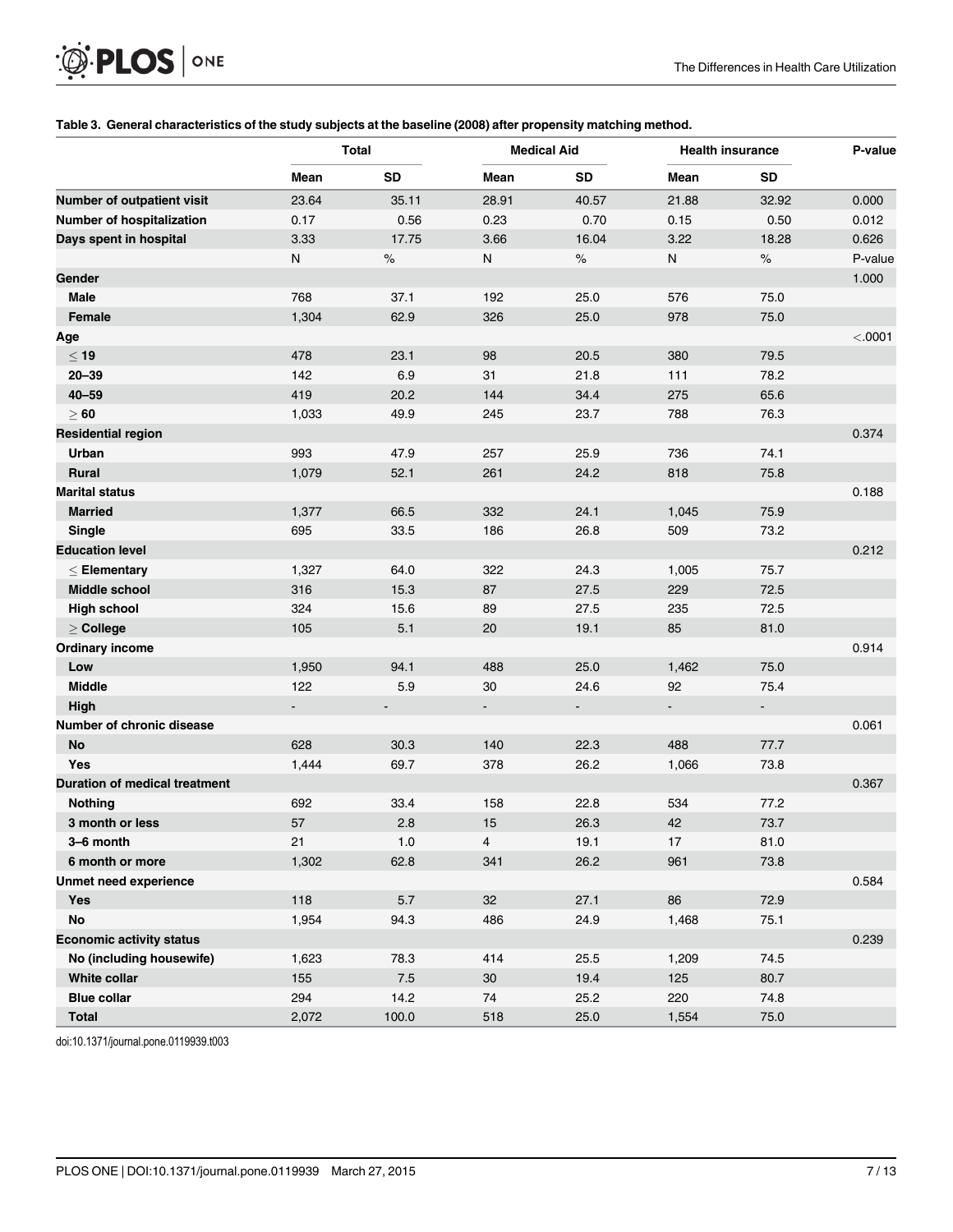<span id="page-7-0"></span>number of outpatient visits was 21.88 (SD: 32.92) per year, the mean number of hospitalizations was 0.15 (SD: 0.50) per year, and the mean number of days spent in the hospital was 3.22 (SD: 18.28) per year.

[Table 4](#page-8-0) shows the association between variables and health care utilization from 2008. The mean number of outpatient visits for Health Insurance beneficiaries was 23.64 (SD: 35.11) per year. The mean number of outpatient visits for Medical Aid beneficiaries was 28.91 (SD: 40.57) per year. The mean number of hospitalizations for Health Insurance beneficiaries was 0.15 (SD: 0.50) per year. The mean number of hospitalizations for Medical Aid beneficiaries was 0.23 (SD: 0.7) per year. The mean number of days spent in the hospital for Health Insurance beneficiaries was 3.22 (SD: 18.28) per year. The mean number of days spent in the hospital for Medical Aid beneficiaries was 3.66 (SD: 16.04) per year.

The number of outpatient visits per year was  $1.431$  times higher (p $< 0.0001$ ) for Medical Aid beneficiaries than for individuals with Health Insurance. The number of hospitalizations per year was 1.604 times higher ( $p<0.0001$ ) for Medical Aid beneficiaries than for individuals with Health Insurance. The number of days spent in the hospital per year was 1.282 times higher (p<0.268) for Medical Aid beneficiaries than for individuals with Health Insurance [\(Table 5\)](#page-10-0). [Table 6](#page-11-0) shows the adjusted effect of subgroup analysis according to economic activety status.

Additionally, we analyzed whether an unmet needs due to economic barrier for Medical Aid beneficiaries existed (Appendix 1). The odds of an unmet needs due to economic barrier for Medical Aid beneficiaries was 0.875 times lower (95% confidence interval: 0.662–1.156) compared with Health Insurance beneficiaries.

### **Discussion**

The results of this study show that Medical Aid beneficiaries tended to have an increased number of outpatient visits, hospitalizations, and days spent in hospitals compared to Health Insurance beneficiaries who have relatively lower medical service coverage. Additionally, our results seem to indicate that an unmet needs due to economic barrier for Medical Aid beneficiaries on medical care utilization does not exist. These associations were independent of sociodemographic variables (age, gender, residential region, marital status, education level, and employment status), health status variables (number of chronic diseases), unmet needs due to economic barrier, and year.

Medical Aid in South Korea was started in 1977 as a way to serve the underprivileged population [[5](#page-12-0)]. However, beneficiaries of Medical Aid increased concurrent to national expenditures for the program  $[5]$  $[5]$ . The characteristics of health care utilization by Medical Aid beneficiaries also revealed that the per capita cost of health care services for individual beneficiaries was 3.62 times that of NHI policyholders [[5](#page-12-0)].

Health expenditure per capita (US dollar) in South Korea was last measured at 1438.78 in 2010 and 1702.58 in 2012, according to the World Bank and has gradually increased [[8\]](#page-12-0).

The Korean government implemented a copayment scheme in July 1, 2007 to address the growing cost of Medical Aid beneficiaries, whereby type 1 beneficiaries were required to pay outpatient fees of \$1 (approximately 1,000 Korean Won) to primary medical institutions (Health insurance beneficiaries: 30% of total cost), \$1.50 to secondary medical institutes (Health insurance beneficiaries: 35–50% of total cost), and \$2 to tertiary medical institutions (Health insurance beneficiaries: 50% of total cost) [[6\]](#page-12-0). As demonstrated in a previous study, it has been established that an increase in copayment leads to a reduction in the utilization of medical services [[9](#page-12-0)].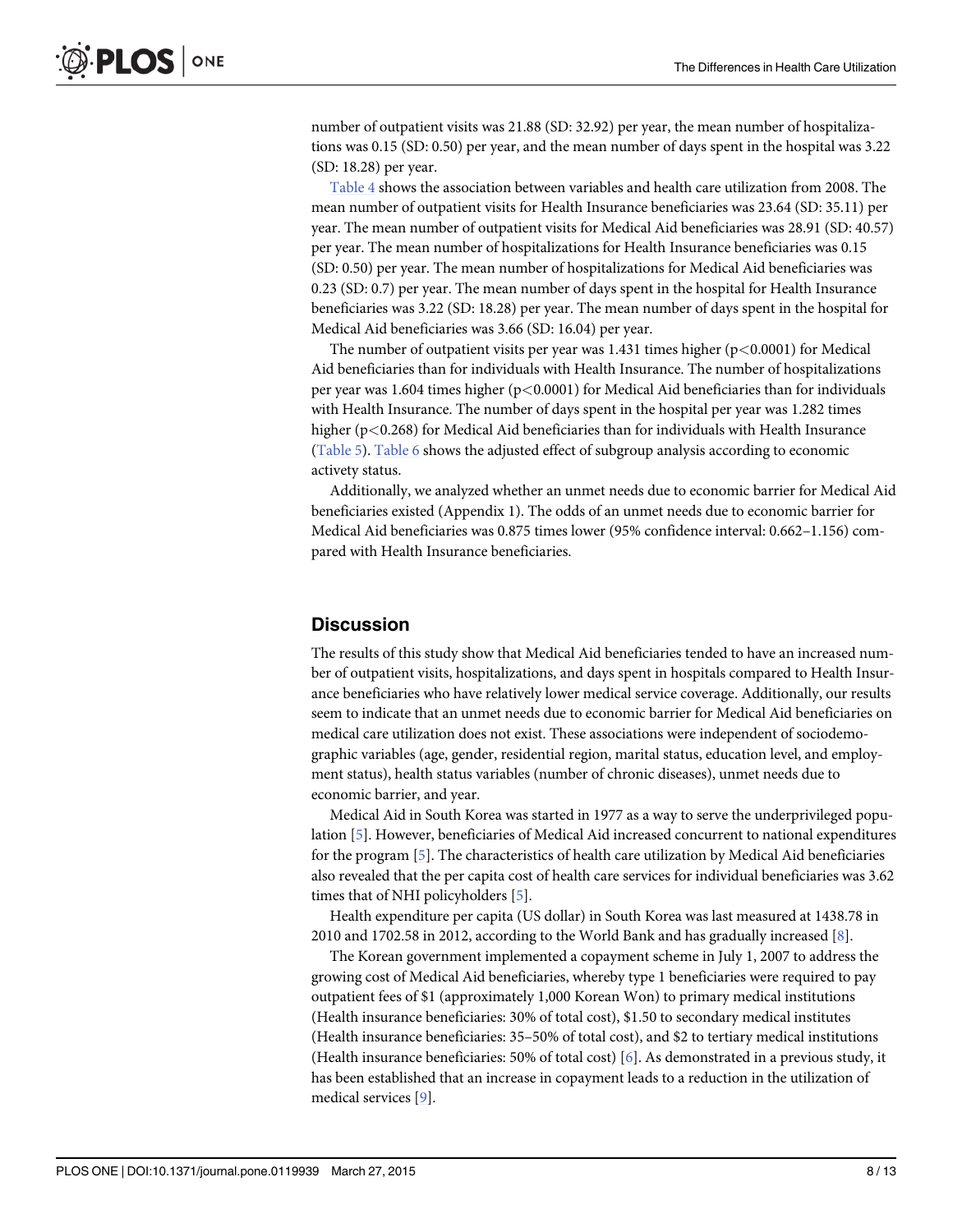#### [Table 4.](#page-7-0) Association between variables and health care utilization at baseline (2008).

<span id="page-8-0"></span> $\circledR$  PLOS | ONE

|                                      |                          | Number of<br>outpatient visit |                          | P-value | Number of<br>hospitalization |                | P-value | Days spent in<br>hospital    | P-value        |         |
|--------------------------------------|--------------------------|-------------------------------|--------------------------|---------|------------------------------|----------------|---------|------------------------------|----------------|---------|
|                                      | N                        | Mean                          | <b>SD</b>                |         | Mean                         | <b>SD</b>      |         | Mean                         | <b>SD</b>      |         |
| <b>Medical Security</b>              |                          |                               |                          | < .0001 |                              |                | 0.003   |                              |                | 0.626   |
| <b>Health Insurance</b>              | 1,554                    | 21.88                         | 32.92                    |         | 0.15                         | 0.50           |         | 3.22                         | 18.28          |         |
| <b>Medical Aid</b>                   | 518                      | 28.91                         | 40.57                    |         | 0.23                         | 0.70           |         | 3.66                         | 16.04          |         |
| Gender                               |                          |                               |                          | < .0001 |                              |                | 0.757   |                              |                | 0.004   |
| <b>Male</b>                          | 768                      | 17.76                         | 29.70                    |         | 0.18                         | 0.57           |         | 4.79                         | 26.16          |         |
| <b>Female</b>                        | 1,304                    | 27.10                         | 37.52                    |         | 0.17                         | 0.55           |         | 2.47                         | 9.78           |         |
| Age                                  |                          |                               |                          | < .0001 |                              |                | < .0001 |                              |                | 0.001   |
| $\leq 19$                            | 478                      | 8.98                          | 16.76                    |         | 0.06                         | 0.36           |         | 0.90                         | 7.06           |         |
| $20 - 39$                            | 142                      | 6.72                          | 10.61                    |         | 0.12                         | 0.37           |         | 7.48                         | 39.81          |         |
| $40 - 59$                            | 419                      | 20.12                         | 28.71                    |         | 0.20                         | 0.68           |         | 3.34                         | 17.53          |         |
| $\geq 60$                            | 1,033                    | 34.17                         | 41.71                    |         | 0.22                         | 0.59           |         | 3.88                         | 16.20          |         |
| <b>Residential region</b>            |                          |                               |                          | 0.023   |                              |                | 0.446   |                              |                | 0.899   |
| Urban                                | 993                      | 21.81                         | 30.97                    |         | 0.16                         | 0.52           |         | 3.28                         | 17.86          |         |
| Rural                                | 1,079                    | 25.32                         | 38.47                    |         | 0.18                         | 0.59           |         | 3.38                         | 17.65          |         |
| <b>Marital status</b>                |                          |                               |                          | 0.061   |                              |                | 0.149   |                              |                | 0.011   |
| <b>Married</b>                       | 695                      | 25.68                         | 36.26                    |         | 0.20                         | 0.55           |         | 4.73                         | 25.31          |         |
| <b>Single</b>                        | 1,377                    | 22.61                         | 34.49                    |         | 0.16                         | 0.56           |         | 2.63                         | 12.23          |         |
| <b>Education level</b>               |                          |                               |                          | < .0001 |                              |                | 0.728   |                              |                | 0.626   |
| $<$ Elementary                       | 1,327                    | 28.17                         | 38.89                    |         | 0.18                         | 0.59           |         | 2.98                         | 11.53          |         |
| Middle school                        | 316                      | 17.84                         | 29.74                    |         | 0.16                         | 0.46           |         | 3.57                         | 25.96          |         |
| <b>High school</b>                   | 324                      | 14.97                         | 23.07                    |         | 0.14                         | 0.54           |         | 4.25                         | 24.83          |         |
| $\geq$ College                       | 105                      | 10.56                         | 12.87                    |         | 0.16                         | 0.50           |         | 4.28                         | 24.80          |         |
| <b>Ordinary income</b>               |                          |                               |                          | 0.004   |                              |                | 0.0036  |                              |                | 0.7422  |
| Low                                  | 1,950                    | 24.20                         | 35.37                    |         | 0.17                         | 0.56           |         | 3.36                         | 17.98          |         |
| <b>Middle</b>                        | 122                      | 14.66                         | 29.41                    |         | 0.12                         | 0.42           |         | 2.82                         | 13.49          |         |
| High                                 | $\overline{\phantom{0}}$ | $\overline{\phantom{a}}$      | $\overline{\phantom{a}}$ |         | $\overline{\phantom{a}}$     | $\blacksquare$ |         | $\qquad \qquad \blacksquare$ | $\blacksquare$ |         |
| Number of chronic disease            |                          |                               |                          | < .0001 |                              |                | < .0001 |                              |                | < .0001 |
| No                                   | 628                      | 5.25                          | 8.25                     |         | 0.02                         | 0.14           |         | 0.32                         | 4.06           |         |
| <b>Yes</b>                           | 1,444                    | 31.63                         | 39.10                    |         | 0.24                         | 0.65           |         | 4.64                         | 20.96          |         |
| <b>Duration of medical treatment</b> |                          |                               |                          | < .0001 |                              |                | < .0001 |                              |                | 0.0002  |
| <b>Nothing</b>                       | 692                      | 5.89                          | 9.39                     |         | 0.04                         | 0.21           |         | 0.88                         | 10.52          |         |
| 3 month or less                      | 57                       | 13.54                         | 12.18                    |         | 0.23                         | 0.66           |         | 3.86                         | 17.22          |         |
| 3-6 month                            | 21                       | 34.29                         | 33.73                    |         | 0.24                         | 0.44           |         | 4.24                         | 9.86           |         |
| 6 month or more                      | 1,302                    | 33.34                         | 40.30                    |         | 0.24                         | 0.66           |         | 4.60                         | 20.58          |         |
| <b>Economic activity status</b>      |                          |                               |                          | 0.121   |                              |                | 0.237   |                              |                | 0.045   |
| No (including housewife)             | 1,623                    | 24.35                         | 35.37                    |         | 0.18                         | 0.60           |         | 3.84                         | 19.79          |         |
| White collar                         | 155                      | 18.65                         | 31.81                    |         | 0.13                         | 0.36           |         | 2.01                         | 7.74           |         |
| <b>Blue collar</b>                   | 294                      | 22.32                         | 35.18                    |         | 0.13                         | 0.39           |         | 1.25                         | 4.35           |         |
| Unmet need experience                |                          |                               |                          | 0.245   |                              |                | 0.132   |                              |                | 0.507   |
| Yes                                  | 118                      | 27.29                         | 42.53                    |         | 0.25                         | 0.55           |         | 2.28                         | 7.11           |         |
| <b>No</b>                            | 1,954                    | 23.42                         | 34.61                    |         | 0.17                         | 0.56           |         | 3.40                         | 18.19          |         |
| <b>Total</b>                         | 2,072                    | 23.64                         | 35.11                    |         | 0.17                         | 0.56           |         | 3.33                         | 17.75          |         |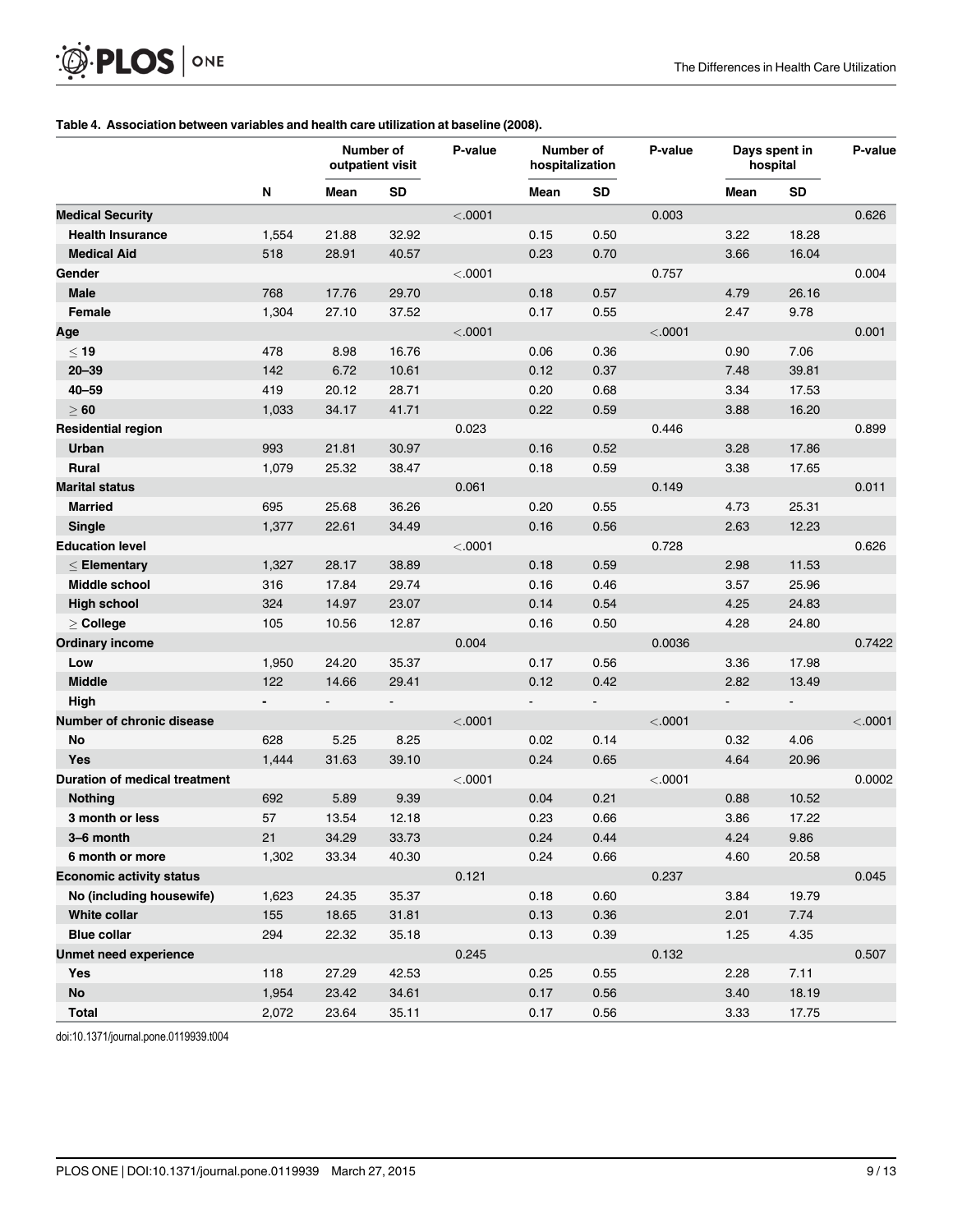<span id="page-9-0"></span>In the present study, characteristics related to overuse showed chronic disease, and income. These findings are similar to those of Hadley and Holahan $[10]$  $[10]$ , who showed that recipients of Medicaid in the US were poorer and had more diseases and disability than those with low incomes who had private insurers. Half of those in Hadley and Holahan's study had a cognitive disorder, and they had four times as many physical health limitations as those with low income who had private insurers.

The increase in Medical Aid expenditure may be explained by the behaviors of both recipients and providers. Specifically, two factors appear to have possibly contributed to this dramatic increase. First, free or much cheaper medical service than those covered by standard health insurance could have led recipients to visit clinics more freely  $[11]$  $[11]$  $[11]$ , whereas full reimbursement for providers' services might have led them to order frequent clinic visits and [[11](#page-12-0)]. Indeed, Medical Aid expenditures of the top 2% of Medical Aid users in 2005 were 280% of the expenditure average of the total of all Medical Aid users in Korea [\[11\]](#page-12-0). The second have high possibility of over treatment by providers, as Medical Aid reimbursement is based on fee-for-service in South Korea [\[12\]](#page-12-0). Despite these facts, the government supports low-income groups who are not covered by standard health insurance.

Given this situation, it was no surprise to find the Korean government initiating strategies for rational management of over-users  $[13]$  $[13]$ . Underuse of medical services could render patients' conditions worse than their current health status, which could later lead to higher longterm health care costs. This reinforces the need for education on the optimal use of Medical Aid services [\[12\]](#page-12-0). Medical Aid for the poor should also provide adequate medical services, but overuesr should be avoided. Beneficiaries need to learn what optimal service is and how to get it, and providers need to make appropriate decisions for the care of recipients [\[12\]](#page-12-0).

In addition, introduction of the US case management system in 2003 was another means to curb the cost of overuse and to improve treatment outcomes and patient satisfaction [\[14,15\]](#page-12-0). We should also consider the integration of NHI and Medical Aid. The high spending by Medical Aid must be controlled, and there are some disparities with low income NHI beneficiaries who do not qualify for Medical Aid. Integration would solve these problems by implementing the same controlling mechanism for Medical Aid as the NHI.

Health status indicators appeared to be strong determinants of the number of physician visits and showed the expected positive and significant impact on the medical care demand. Therefore, cost sharing policies in Korean health insurance should be necessary because the relation of price and utilization of medical services in the real world should be an important factor in deciding utilization of medical services $[16]$  $[16]$  $[16]$ .

Although our additional analysis was performed as shown in Appendix 1, further studies are required for precisely identifying the possibility of unmet needs due to economic barrier of Health Insurance beneficiaries who do not qualify for Medical Aid and the possibility of moral hazards of Medical Aid beneficiaries with high health insurance coverage levels.

There are several limitations to this study. First, we were unable to analyze changes in health insurance status. Second, increasing the health care utilization of Medical Aid beneficiaries could not resolve the issue of supply-induced demand or demand-induced demand. Third, because we selected subjects with no insurance status change, there might be exist selection bias. Finally, although income and number of chronic diseases were the most important factors in determining that Health Insurance beneficiaries and Medical Aid beneficiaries were matched using propensity score matching, we could not control for other factors due to limitations of the data.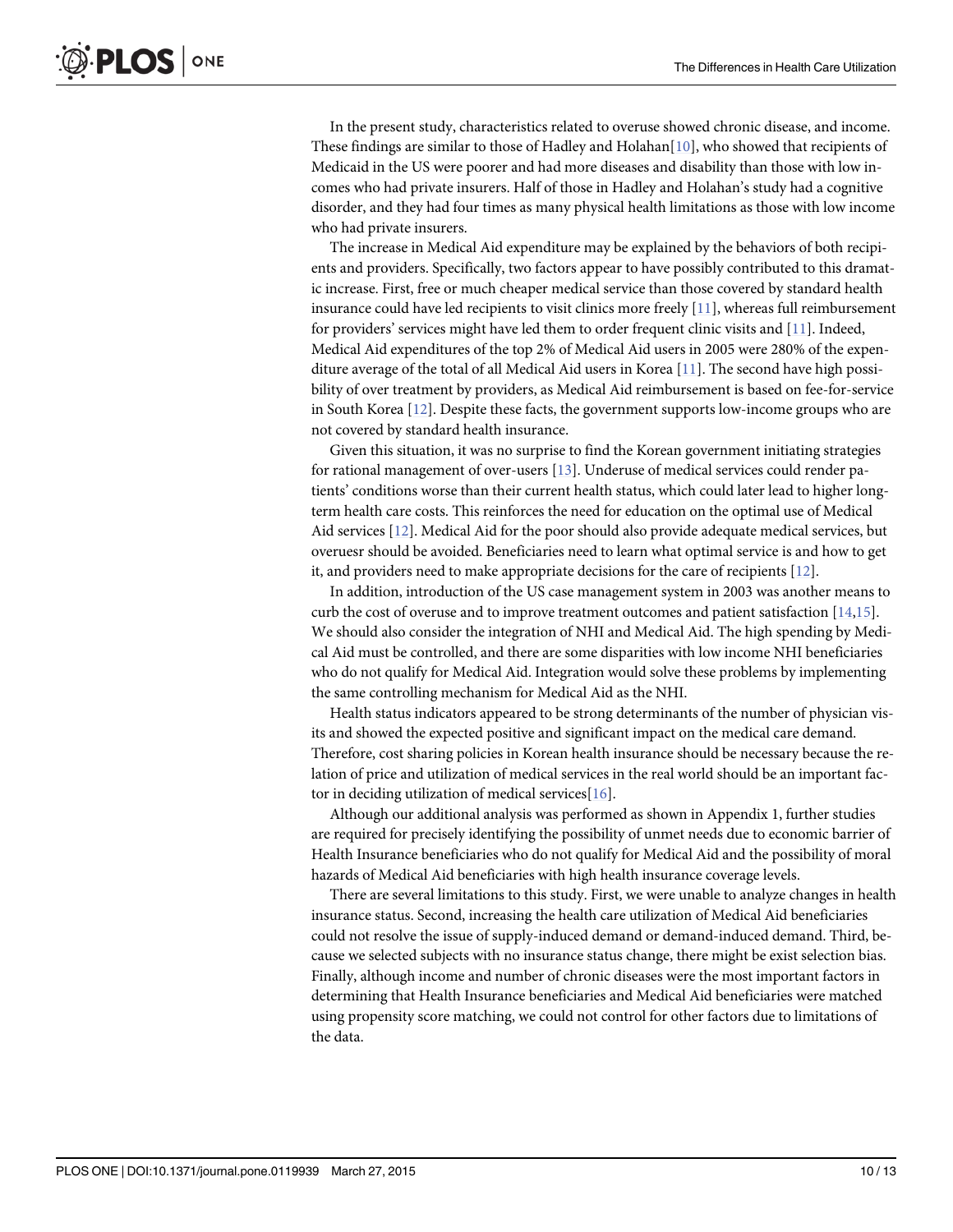#### [Table 5.](#page-7-0) Adjusted effect of study variables on health care utilization.

<span id="page-10-0"></span> $\circledR$  PLOS  $\circledcirc$ 

| <b>RR</b><br><b>RR</b><br>95% CI<br>P-value<br>95% CI<br>P-value<br>RR<br>95% CI<br>P-value<br><b>Medical Security</b><br>1.000<br>1.000<br>1.000<br><b>Health Insurance</b><br><b>Medical Aid</b><br>1.431<br>1.225<br>1.672<br>< .0001<br>1.604<br>1.268<br>2.030<br>< .0001<br>1.282<br>0.826<br>1.991<br>0.268<br>Gender<br>1.000<br>Male<br>1.000<br>1.000<br>1.053<br>Female<br>1.202<br>1.373<br>0.007<br>0.836<br>0.690<br>1.013<br>0.068<br>0.407<br>0.267<br>0.621<br>< .0001<br>Age<br>$\leq 19$<br>1.000<br>1.000<br>1.000<br>2.262<br>0.507<br>$20 - 39$<br>0.797<br>0.578<br>1.100<br>0.168<br>1.229<br>0.668<br>3.923<br>1.403<br>10.970<br>0.009<br>$40 - 59$<br>1.367<br>1.050<br>1.780<br>0.020<br>2.186<br>1.418<br>3.371<br>0.000<br>4.898<br>2.038<br>0.000<br>11.775<br>$\geq 60$<br>1.584<br>1.291<br>1.944<br>< .0001<br>2.076<br>1.348<br>3.198<br>0.001<br>4.451<br>1.641<br>12.072<br>0.003<br><b>Residential region</b><br>0.022<br>Urban<br>1.103<br>0.959<br>1.267<br>0.170<br>0.789<br>0.644<br>0.967<br>0.734<br>0.517<br>1.042<br>0.084<br><b>Rural</b><br>1.000<br>1.000<br>1.000<br><b>Marital status</b><br><b>Married</b><br>0.951<br>0.810<br>1.117<br>0.541<br>0.910<br>0.731<br>1.131<br>0.395<br>1.021<br>0.666<br>1.567<br>0.923<br>Single<br>1.000<br>1.000<br>1.000<br><b>Education level</b><br>0.968<br>0.074<br>0.420<br>1.405<br>2.041<br>0.807<br>0.479<br>1.359<br>2.407<br>1.113<br>5.206<br>0.026<br>$\leq$ Elementary<br>Middle school<br>1.066<br>0.727<br>1.563<br>0.742<br>0.764<br>0.438<br>1.332<br>0.343<br>2.229<br>0.980<br>5.071<br>0.056<br>0.952<br>0.660<br>1.372<br>0.791<br>0.579<br>0.337<br>0.993<br>0.047<br>1.302<br>0.590<br>2.870<br>0.513<br>High school<br>1.000<br>$\geq$ College<br>1.000<br>1.000<br><b>Ordinary income</b><br>1.163<br>0.930<br>1.454<br>0.185<br>1.614<br>1.008<br>2.586<br>0.046<br>1.880<br>0.942<br>3.752<br>0.073<br>Low<br><b>Middle</b><br>1.161<br>0.953<br>1.414<br>0.139<br>1.886<br>1.178<br>3.017<br>0.008<br>2.974<br>1.602<br>5.523<br>0.001<br>High<br>1.000<br>1.000<br>1.000<br>Number of chronic disease<br>1.000<br>No<br>1.000<br>1.000<br>Yes<br>2.246<br>1.833<br>2.752<br>< .0001<br>6.683<br>4.591<br>9.728<br>< .0001<br>12.785<br>6.357<br>25.716<br>< .0001<br>Duration of medical treatment<br>1.000<br>1.000<br>1.000<br><b>Nothing</b><br>3 month or less<br>0.933<br>0.735<br>1.184<br>0.567<br>0.638<br>0.404<br>1.008<br>0.054<br>0.421<br>0.176<br>1.012<br>0.053<br>3-6 month<br>1.976<br>1.196<br>3.264<br>0.008<br>0.878<br>0.548<br>1.407<br>0.589<br>0.516<br>0.211<br>1.261<br>0.147<br>1.789<br>1.464<br>2.186<br>< .0001<br>0.641<br>0.900<br>0.010<br>0.649<br>0.288<br>1.464<br>0.298<br>6 month or more<br>0.457<br><b>Economic activity status</b><br>No (including housewife)<br>0.962<br>1.372<br>0.125<br>1.810<br>2.297<br>< .0001<br>3.810<br>2.302<br>6.309<br>< .0001<br>1.149<br>1.427<br>0.493<br>0.114<br>White collar<br>1.099<br>0.839<br>1.439<br>1.393<br>0.924<br>2.100<br>1.893<br>1.012<br>3.543<br>0.046<br><b>Blue collar</b><br>1.000<br>1.000<br>1.000<br><b>Unmet need experience</b><br>1.752<br>0.409<br>0.824<br>Yes<br>1.357<br>1.052<br>0.019<br>1.173<br>0.804<br>1.711<br>1.112<br>0.437<br>2.831<br>No<br>1.000<br>1.000<br>1.000<br>Year<br>2008<br>1.000<br>1.000<br>1.000<br>2009<br>0.022<br>0.991<br>0.884<br>1.112<br>0.882<br>1.275<br>1.036<br>1.570<br>1.174<br>0.772<br>1.785<br>0.453<br>2010<br>1.205<br>1.368<br>0.004<br>1.176<br>0.967<br>0.104<br>1.608<br>2.512<br>0.037<br>1.061<br>1.431<br>1.030<br>2011<br>1.170<br>1.025<br>1.334<br>0.020<br>1.058<br>0.847<br>1.322<br>0.619<br>1.282<br>0.801<br>2.051<br>0.300<br>2012<br>1.100<br>0.976<br>1.239<br>0.119<br>1.229<br>0.992<br>1.524<br>0.060<br>1.371<br>0.817<br>2.300<br>0.233 |  | Number of outpatient visit |  | <b>Number of hospitalization</b> |  |  |  | Days spent in hospital |  |  |  |
|-----------------------------------------------------------------------------------------------------------------------------------------------------------------------------------------------------------------------------------------------------------------------------------------------------------------------------------------------------------------------------------------------------------------------------------------------------------------------------------------------------------------------------------------------------------------------------------------------------------------------------------------------------------------------------------------------------------------------------------------------------------------------------------------------------------------------------------------------------------------------------------------------------------------------------------------------------------------------------------------------------------------------------------------------------------------------------------------------------------------------------------------------------------------------------------------------------------------------------------------------------------------------------------------------------------------------------------------------------------------------------------------------------------------------------------------------------------------------------------------------------------------------------------------------------------------------------------------------------------------------------------------------------------------------------------------------------------------------------------------------------------------------------------------------------------------------------------------------------------------------------------------------------------------------------------------------------------------------------------------------------------------------------------------------------------------------------------------------------------------------------------------------------------------------------------------------------------------------------------------------------------------------------------------------------------------------------------------------------------------------------------------------------------------------------------------------------------------------------------------------------------------------------------------------------------------------------------------------------------------------------------------------------------------------------------------------------------------------------------------------------------------------------------------------------------------------------------------------------------------------------------------------------------------------------------------------------------------------------------------------------------------------------------------------------------------------------------------------------------------------------------------------------------------------------------------------------------------------------------------------------------------------------------------------------------------------------------------------------------------------------------------------------------------------------------------------------------------------------------------------------------------------------------------------------------------------------------------------------------------------------------------------------------------------------------------------------------------------------------------------------------------------------------------------------------------------------------------|--|----------------------------|--|----------------------------------|--|--|--|------------------------|--|--|--|
|                                                                                                                                                                                                                                                                                                                                                                                                                                                                                                                                                                                                                                                                                                                                                                                                                                                                                                                                                                                                                                                                                                                                                                                                                                                                                                                                                                                                                                                                                                                                                                                                                                                                                                                                                                                                                                                                                                                                                                                                                                                                                                                                                                                                                                                                                                                                                                                                                                                                                                                                                                                                                                                                                                                                                                                                                                                                                                                                                                                                                                                                                                                                                                                                                                                                                                                                                                                                                                                                                                                                                                                                                                                                                                                                                                                                                                         |  |                            |  |                                  |  |  |  |                        |  |  |  |
|                                                                                                                                                                                                                                                                                                                                                                                                                                                                                                                                                                                                                                                                                                                                                                                                                                                                                                                                                                                                                                                                                                                                                                                                                                                                                                                                                                                                                                                                                                                                                                                                                                                                                                                                                                                                                                                                                                                                                                                                                                                                                                                                                                                                                                                                                                                                                                                                                                                                                                                                                                                                                                                                                                                                                                                                                                                                                                                                                                                                                                                                                                                                                                                                                                                                                                                                                                                                                                                                                                                                                                                                                                                                                                                                                                                                                                         |  |                            |  |                                  |  |  |  |                        |  |  |  |
|                                                                                                                                                                                                                                                                                                                                                                                                                                                                                                                                                                                                                                                                                                                                                                                                                                                                                                                                                                                                                                                                                                                                                                                                                                                                                                                                                                                                                                                                                                                                                                                                                                                                                                                                                                                                                                                                                                                                                                                                                                                                                                                                                                                                                                                                                                                                                                                                                                                                                                                                                                                                                                                                                                                                                                                                                                                                                                                                                                                                                                                                                                                                                                                                                                                                                                                                                                                                                                                                                                                                                                                                                                                                                                                                                                                                                                         |  |                            |  |                                  |  |  |  |                        |  |  |  |
|                                                                                                                                                                                                                                                                                                                                                                                                                                                                                                                                                                                                                                                                                                                                                                                                                                                                                                                                                                                                                                                                                                                                                                                                                                                                                                                                                                                                                                                                                                                                                                                                                                                                                                                                                                                                                                                                                                                                                                                                                                                                                                                                                                                                                                                                                                                                                                                                                                                                                                                                                                                                                                                                                                                                                                                                                                                                                                                                                                                                                                                                                                                                                                                                                                                                                                                                                                                                                                                                                                                                                                                                                                                                                                                                                                                                                                         |  |                            |  |                                  |  |  |  |                        |  |  |  |
|                                                                                                                                                                                                                                                                                                                                                                                                                                                                                                                                                                                                                                                                                                                                                                                                                                                                                                                                                                                                                                                                                                                                                                                                                                                                                                                                                                                                                                                                                                                                                                                                                                                                                                                                                                                                                                                                                                                                                                                                                                                                                                                                                                                                                                                                                                                                                                                                                                                                                                                                                                                                                                                                                                                                                                                                                                                                                                                                                                                                                                                                                                                                                                                                                                                                                                                                                                                                                                                                                                                                                                                                                                                                                                                                                                                                                                         |  |                            |  |                                  |  |  |  |                        |  |  |  |
|                                                                                                                                                                                                                                                                                                                                                                                                                                                                                                                                                                                                                                                                                                                                                                                                                                                                                                                                                                                                                                                                                                                                                                                                                                                                                                                                                                                                                                                                                                                                                                                                                                                                                                                                                                                                                                                                                                                                                                                                                                                                                                                                                                                                                                                                                                                                                                                                                                                                                                                                                                                                                                                                                                                                                                                                                                                                                                                                                                                                                                                                                                                                                                                                                                                                                                                                                                                                                                                                                                                                                                                                                                                                                                                                                                                                                                         |  |                            |  |                                  |  |  |  |                        |  |  |  |
|                                                                                                                                                                                                                                                                                                                                                                                                                                                                                                                                                                                                                                                                                                                                                                                                                                                                                                                                                                                                                                                                                                                                                                                                                                                                                                                                                                                                                                                                                                                                                                                                                                                                                                                                                                                                                                                                                                                                                                                                                                                                                                                                                                                                                                                                                                                                                                                                                                                                                                                                                                                                                                                                                                                                                                                                                                                                                                                                                                                                                                                                                                                                                                                                                                                                                                                                                                                                                                                                                                                                                                                                                                                                                                                                                                                                                                         |  |                            |  |                                  |  |  |  |                        |  |  |  |
|                                                                                                                                                                                                                                                                                                                                                                                                                                                                                                                                                                                                                                                                                                                                                                                                                                                                                                                                                                                                                                                                                                                                                                                                                                                                                                                                                                                                                                                                                                                                                                                                                                                                                                                                                                                                                                                                                                                                                                                                                                                                                                                                                                                                                                                                                                                                                                                                                                                                                                                                                                                                                                                                                                                                                                                                                                                                                                                                                                                                                                                                                                                                                                                                                                                                                                                                                                                                                                                                                                                                                                                                                                                                                                                                                                                                                                         |  |                            |  |                                  |  |  |  |                        |  |  |  |
|                                                                                                                                                                                                                                                                                                                                                                                                                                                                                                                                                                                                                                                                                                                                                                                                                                                                                                                                                                                                                                                                                                                                                                                                                                                                                                                                                                                                                                                                                                                                                                                                                                                                                                                                                                                                                                                                                                                                                                                                                                                                                                                                                                                                                                                                                                                                                                                                                                                                                                                                                                                                                                                                                                                                                                                                                                                                                                                                                                                                                                                                                                                                                                                                                                                                                                                                                                                                                                                                                                                                                                                                                                                                                                                                                                                                                                         |  |                            |  |                                  |  |  |  |                        |  |  |  |
|                                                                                                                                                                                                                                                                                                                                                                                                                                                                                                                                                                                                                                                                                                                                                                                                                                                                                                                                                                                                                                                                                                                                                                                                                                                                                                                                                                                                                                                                                                                                                                                                                                                                                                                                                                                                                                                                                                                                                                                                                                                                                                                                                                                                                                                                                                                                                                                                                                                                                                                                                                                                                                                                                                                                                                                                                                                                                                                                                                                                                                                                                                                                                                                                                                                                                                                                                                                                                                                                                                                                                                                                                                                                                                                                                                                                                                         |  |                            |  |                                  |  |  |  |                        |  |  |  |
|                                                                                                                                                                                                                                                                                                                                                                                                                                                                                                                                                                                                                                                                                                                                                                                                                                                                                                                                                                                                                                                                                                                                                                                                                                                                                                                                                                                                                                                                                                                                                                                                                                                                                                                                                                                                                                                                                                                                                                                                                                                                                                                                                                                                                                                                                                                                                                                                                                                                                                                                                                                                                                                                                                                                                                                                                                                                                                                                                                                                                                                                                                                                                                                                                                                                                                                                                                                                                                                                                                                                                                                                                                                                                                                                                                                                                                         |  |                            |  |                                  |  |  |  |                        |  |  |  |
|                                                                                                                                                                                                                                                                                                                                                                                                                                                                                                                                                                                                                                                                                                                                                                                                                                                                                                                                                                                                                                                                                                                                                                                                                                                                                                                                                                                                                                                                                                                                                                                                                                                                                                                                                                                                                                                                                                                                                                                                                                                                                                                                                                                                                                                                                                                                                                                                                                                                                                                                                                                                                                                                                                                                                                                                                                                                                                                                                                                                                                                                                                                                                                                                                                                                                                                                                                                                                                                                                                                                                                                                                                                                                                                                                                                                                                         |  |                            |  |                                  |  |  |  |                        |  |  |  |
|                                                                                                                                                                                                                                                                                                                                                                                                                                                                                                                                                                                                                                                                                                                                                                                                                                                                                                                                                                                                                                                                                                                                                                                                                                                                                                                                                                                                                                                                                                                                                                                                                                                                                                                                                                                                                                                                                                                                                                                                                                                                                                                                                                                                                                                                                                                                                                                                                                                                                                                                                                                                                                                                                                                                                                                                                                                                                                                                                                                                                                                                                                                                                                                                                                                                                                                                                                                                                                                                                                                                                                                                                                                                                                                                                                                                                                         |  |                            |  |                                  |  |  |  |                        |  |  |  |
|                                                                                                                                                                                                                                                                                                                                                                                                                                                                                                                                                                                                                                                                                                                                                                                                                                                                                                                                                                                                                                                                                                                                                                                                                                                                                                                                                                                                                                                                                                                                                                                                                                                                                                                                                                                                                                                                                                                                                                                                                                                                                                                                                                                                                                                                                                                                                                                                                                                                                                                                                                                                                                                                                                                                                                                                                                                                                                                                                                                                                                                                                                                                                                                                                                                                                                                                                                                                                                                                                                                                                                                                                                                                                                                                                                                                                                         |  |                            |  |                                  |  |  |  |                        |  |  |  |
|                                                                                                                                                                                                                                                                                                                                                                                                                                                                                                                                                                                                                                                                                                                                                                                                                                                                                                                                                                                                                                                                                                                                                                                                                                                                                                                                                                                                                                                                                                                                                                                                                                                                                                                                                                                                                                                                                                                                                                                                                                                                                                                                                                                                                                                                                                                                                                                                                                                                                                                                                                                                                                                                                                                                                                                                                                                                                                                                                                                                                                                                                                                                                                                                                                                                                                                                                                                                                                                                                                                                                                                                                                                                                                                                                                                                                                         |  |                            |  |                                  |  |  |  |                        |  |  |  |
|                                                                                                                                                                                                                                                                                                                                                                                                                                                                                                                                                                                                                                                                                                                                                                                                                                                                                                                                                                                                                                                                                                                                                                                                                                                                                                                                                                                                                                                                                                                                                                                                                                                                                                                                                                                                                                                                                                                                                                                                                                                                                                                                                                                                                                                                                                                                                                                                                                                                                                                                                                                                                                                                                                                                                                                                                                                                                                                                                                                                                                                                                                                                                                                                                                                                                                                                                                                                                                                                                                                                                                                                                                                                                                                                                                                                                                         |  |                            |  |                                  |  |  |  |                        |  |  |  |
|                                                                                                                                                                                                                                                                                                                                                                                                                                                                                                                                                                                                                                                                                                                                                                                                                                                                                                                                                                                                                                                                                                                                                                                                                                                                                                                                                                                                                                                                                                                                                                                                                                                                                                                                                                                                                                                                                                                                                                                                                                                                                                                                                                                                                                                                                                                                                                                                                                                                                                                                                                                                                                                                                                                                                                                                                                                                                                                                                                                                                                                                                                                                                                                                                                                                                                                                                                                                                                                                                                                                                                                                                                                                                                                                                                                                                                         |  |                            |  |                                  |  |  |  |                        |  |  |  |
|                                                                                                                                                                                                                                                                                                                                                                                                                                                                                                                                                                                                                                                                                                                                                                                                                                                                                                                                                                                                                                                                                                                                                                                                                                                                                                                                                                                                                                                                                                                                                                                                                                                                                                                                                                                                                                                                                                                                                                                                                                                                                                                                                                                                                                                                                                                                                                                                                                                                                                                                                                                                                                                                                                                                                                                                                                                                                                                                                                                                                                                                                                                                                                                                                                                                                                                                                                                                                                                                                                                                                                                                                                                                                                                                                                                                                                         |  |                            |  |                                  |  |  |  |                        |  |  |  |
|                                                                                                                                                                                                                                                                                                                                                                                                                                                                                                                                                                                                                                                                                                                                                                                                                                                                                                                                                                                                                                                                                                                                                                                                                                                                                                                                                                                                                                                                                                                                                                                                                                                                                                                                                                                                                                                                                                                                                                                                                                                                                                                                                                                                                                                                                                                                                                                                                                                                                                                                                                                                                                                                                                                                                                                                                                                                                                                                                                                                                                                                                                                                                                                                                                                                                                                                                                                                                                                                                                                                                                                                                                                                                                                                                                                                                                         |  |                            |  |                                  |  |  |  |                        |  |  |  |
|                                                                                                                                                                                                                                                                                                                                                                                                                                                                                                                                                                                                                                                                                                                                                                                                                                                                                                                                                                                                                                                                                                                                                                                                                                                                                                                                                                                                                                                                                                                                                                                                                                                                                                                                                                                                                                                                                                                                                                                                                                                                                                                                                                                                                                                                                                                                                                                                                                                                                                                                                                                                                                                                                                                                                                                                                                                                                                                                                                                                                                                                                                                                                                                                                                                                                                                                                                                                                                                                                                                                                                                                                                                                                                                                                                                                                                         |  |                            |  |                                  |  |  |  |                        |  |  |  |
|                                                                                                                                                                                                                                                                                                                                                                                                                                                                                                                                                                                                                                                                                                                                                                                                                                                                                                                                                                                                                                                                                                                                                                                                                                                                                                                                                                                                                                                                                                                                                                                                                                                                                                                                                                                                                                                                                                                                                                                                                                                                                                                                                                                                                                                                                                                                                                                                                                                                                                                                                                                                                                                                                                                                                                                                                                                                                                                                                                                                                                                                                                                                                                                                                                                                                                                                                                                                                                                                                                                                                                                                                                                                                                                                                                                                                                         |  |                            |  |                                  |  |  |  |                        |  |  |  |
|                                                                                                                                                                                                                                                                                                                                                                                                                                                                                                                                                                                                                                                                                                                                                                                                                                                                                                                                                                                                                                                                                                                                                                                                                                                                                                                                                                                                                                                                                                                                                                                                                                                                                                                                                                                                                                                                                                                                                                                                                                                                                                                                                                                                                                                                                                                                                                                                                                                                                                                                                                                                                                                                                                                                                                                                                                                                                                                                                                                                                                                                                                                                                                                                                                                                                                                                                                                                                                                                                                                                                                                                                                                                                                                                                                                                                                         |  |                            |  |                                  |  |  |  |                        |  |  |  |
|                                                                                                                                                                                                                                                                                                                                                                                                                                                                                                                                                                                                                                                                                                                                                                                                                                                                                                                                                                                                                                                                                                                                                                                                                                                                                                                                                                                                                                                                                                                                                                                                                                                                                                                                                                                                                                                                                                                                                                                                                                                                                                                                                                                                                                                                                                                                                                                                                                                                                                                                                                                                                                                                                                                                                                                                                                                                                                                                                                                                                                                                                                                                                                                                                                                                                                                                                                                                                                                                                                                                                                                                                                                                                                                                                                                                                                         |  |                            |  |                                  |  |  |  |                        |  |  |  |
|                                                                                                                                                                                                                                                                                                                                                                                                                                                                                                                                                                                                                                                                                                                                                                                                                                                                                                                                                                                                                                                                                                                                                                                                                                                                                                                                                                                                                                                                                                                                                                                                                                                                                                                                                                                                                                                                                                                                                                                                                                                                                                                                                                                                                                                                                                                                                                                                                                                                                                                                                                                                                                                                                                                                                                                                                                                                                                                                                                                                                                                                                                                                                                                                                                                                                                                                                                                                                                                                                                                                                                                                                                                                                                                                                                                                                                         |  |                            |  |                                  |  |  |  |                        |  |  |  |
|                                                                                                                                                                                                                                                                                                                                                                                                                                                                                                                                                                                                                                                                                                                                                                                                                                                                                                                                                                                                                                                                                                                                                                                                                                                                                                                                                                                                                                                                                                                                                                                                                                                                                                                                                                                                                                                                                                                                                                                                                                                                                                                                                                                                                                                                                                                                                                                                                                                                                                                                                                                                                                                                                                                                                                                                                                                                                                                                                                                                                                                                                                                                                                                                                                                                                                                                                                                                                                                                                                                                                                                                                                                                                                                                                                                                                                         |  |                            |  |                                  |  |  |  |                        |  |  |  |
|                                                                                                                                                                                                                                                                                                                                                                                                                                                                                                                                                                                                                                                                                                                                                                                                                                                                                                                                                                                                                                                                                                                                                                                                                                                                                                                                                                                                                                                                                                                                                                                                                                                                                                                                                                                                                                                                                                                                                                                                                                                                                                                                                                                                                                                                                                                                                                                                                                                                                                                                                                                                                                                                                                                                                                                                                                                                                                                                                                                                                                                                                                                                                                                                                                                                                                                                                                                                                                                                                                                                                                                                                                                                                                                                                                                                                                         |  |                            |  |                                  |  |  |  |                        |  |  |  |
|                                                                                                                                                                                                                                                                                                                                                                                                                                                                                                                                                                                                                                                                                                                                                                                                                                                                                                                                                                                                                                                                                                                                                                                                                                                                                                                                                                                                                                                                                                                                                                                                                                                                                                                                                                                                                                                                                                                                                                                                                                                                                                                                                                                                                                                                                                                                                                                                                                                                                                                                                                                                                                                                                                                                                                                                                                                                                                                                                                                                                                                                                                                                                                                                                                                                                                                                                                                                                                                                                                                                                                                                                                                                                                                                                                                                                                         |  |                            |  |                                  |  |  |  |                        |  |  |  |
|                                                                                                                                                                                                                                                                                                                                                                                                                                                                                                                                                                                                                                                                                                                                                                                                                                                                                                                                                                                                                                                                                                                                                                                                                                                                                                                                                                                                                                                                                                                                                                                                                                                                                                                                                                                                                                                                                                                                                                                                                                                                                                                                                                                                                                                                                                                                                                                                                                                                                                                                                                                                                                                                                                                                                                                                                                                                                                                                                                                                                                                                                                                                                                                                                                                                                                                                                                                                                                                                                                                                                                                                                                                                                                                                                                                                                                         |  |                            |  |                                  |  |  |  |                        |  |  |  |
|                                                                                                                                                                                                                                                                                                                                                                                                                                                                                                                                                                                                                                                                                                                                                                                                                                                                                                                                                                                                                                                                                                                                                                                                                                                                                                                                                                                                                                                                                                                                                                                                                                                                                                                                                                                                                                                                                                                                                                                                                                                                                                                                                                                                                                                                                                                                                                                                                                                                                                                                                                                                                                                                                                                                                                                                                                                                                                                                                                                                                                                                                                                                                                                                                                                                                                                                                                                                                                                                                                                                                                                                                                                                                                                                                                                                                                         |  |                            |  |                                  |  |  |  |                        |  |  |  |
|                                                                                                                                                                                                                                                                                                                                                                                                                                                                                                                                                                                                                                                                                                                                                                                                                                                                                                                                                                                                                                                                                                                                                                                                                                                                                                                                                                                                                                                                                                                                                                                                                                                                                                                                                                                                                                                                                                                                                                                                                                                                                                                                                                                                                                                                                                                                                                                                                                                                                                                                                                                                                                                                                                                                                                                                                                                                                                                                                                                                                                                                                                                                                                                                                                                                                                                                                                                                                                                                                                                                                                                                                                                                                                                                                                                                                                         |  |                            |  |                                  |  |  |  |                        |  |  |  |
|                                                                                                                                                                                                                                                                                                                                                                                                                                                                                                                                                                                                                                                                                                                                                                                                                                                                                                                                                                                                                                                                                                                                                                                                                                                                                                                                                                                                                                                                                                                                                                                                                                                                                                                                                                                                                                                                                                                                                                                                                                                                                                                                                                                                                                                                                                                                                                                                                                                                                                                                                                                                                                                                                                                                                                                                                                                                                                                                                                                                                                                                                                                                                                                                                                                                                                                                                                                                                                                                                                                                                                                                                                                                                                                                                                                                                                         |  |                            |  |                                  |  |  |  |                        |  |  |  |
|                                                                                                                                                                                                                                                                                                                                                                                                                                                                                                                                                                                                                                                                                                                                                                                                                                                                                                                                                                                                                                                                                                                                                                                                                                                                                                                                                                                                                                                                                                                                                                                                                                                                                                                                                                                                                                                                                                                                                                                                                                                                                                                                                                                                                                                                                                                                                                                                                                                                                                                                                                                                                                                                                                                                                                                                                                                                                                                                                                                                                                                                                                                                                                                                                                                                                                                                                                                                                                                                                                                                                                                                                                                                                                                                                                                                                                         |  |                            |  |                                  |  |  |  |                        |  |  |  |
|                                                                                                                                                                                                                                                                                                                                                                                                                                                                                                                                                                                                                                                                                                                                                                                                                                                                                                                                                                                                                                                                                                                                                                                                                                                                                                                                                                                                                                                                                                                                                                                                                                                                                                                                                                                                                                                                                                                                                                                                                                                                                                                                                                                                                                                                                                                                                                                                                                                                                                                                                                                                                                                                                                                                                                                                                                                                                                                                                                                                                                                                                                                                                                                                                                                                                                                                                                                                                                                                                                                                                                                                                                                                                                                                                                                                                                         |  |                            |  |                                  |  |  |  |                        |  |  |  |
|                                                                                                                                                                                                                                                                                                                                                                                                                                                                                                                                                                                                                                                                                                                                                                                                                                                                                                                                                                                                                                                                                                                                                                                                                                                                                                                                                                                                                                                                                                                                                                                                                                                                                                                                                                                                                                                                                                                                                                                                                                                                                                                                                                                                                                                                                                                                                                                                                                                                                                                                                                                                                                                                                                                                                                                                                                                                                                                                                                                                                                                                                                                                                                                                                                                                                                                                                                                                                                                                                                                                                                                                                                                                                                                                                                                                                                         |  |                            |  |                                  |  |  |  |                        |  |  |  |
|                                                                                                                                                                                                                                                                                                                                                                                                                                                                                                                                                                                                                                                                                                                                                                                                                                                                                                                                                                                                                                                                                                                                                                                                                                                                                                                                                                                                                                                                                                                                                                                                                                                                                                                                                                                                                                                                                                                                                                                                                                                                                                                                                                                                                                                                                                                                                                                                                                                                                                                                                                                                                                                                                                                                                                                                                                                                                                                                                                                                                                                                                                                                                                                                                                                                                                                                                                                                                                                                                                                                                                                                                                                                                                                                                                                                                                         |  |                            |  |                                  |  |  |  |                        |  |  |  |
|                                                                                                                                                                                                                                                                                                                                                                                                                                                                                                                                                                                                                                                                                                                                                                                                                                                                                                                                                                                                                                                                                                                                                                                                                                                                                                                                                                                                                                                                                                                                                                                                                                                                                                                                                                                                                                                                                                                                                                                                                                                                                                                                                                                                                                                                                                                                                                                                                                                                                                                                                                                                                                                                                                                                                                                                                                                                                                                                                                                                                                                                                                                                                                                                                                                                                                                                                                                                                                                                                                                                                                                                                                                                                                                                                                                                                                         |  |                            |  |                                  |  |  |  |                        |  |  |  |
|                                                                                                                                                                                                                                                                                                                                                                                                                                                                                                                                                                                                                                                                                                                                                                                                                                                                                                                                                                                                                                                                                                                                                                                                                                                                                                                                                                                                                                                                                                                                                                                                                                                                                                                                                                                                                                                                                                                                                                                                                                                                                                                                                                                                                                                                                                                                                                                                                                                                                                                                                                                                                                                                                                                                                                                                                                                                                                                                                                                                                                                                                                                                                                                                                                                                                                                                                                                                                                                                                                                                                                                                                                                                                                                                                                                                                                         |  |                            |  |                                  |  |  |  |                        |  |  |  |
|                                                                                                                                                                                                                                                                                                                                                                                                                                                                                                                                                                                                                                                                                                                                                                                                                                                                                                                                                                                                                                                                                                                                                                                                                                                                                                                                                                                                                                                                                                                                                                                                                                                                                                                                                                                                                                                                                                                                                                                                                                                                                                                                                                                                                                                                                                                                                                                                                                                                                                                                                                                                                                                                                                                                                                                                                                                                                                                                                                                                                                                                                                                                                                                                                                                                                                                                                                                                                                                                                                                                                                                                                                                                                                                                                                                                                                         |  |                            |  |                                  |  |  |  |                        |  |  |  |
|                                                                                                                                                                                                                                                                                                                                                                                                                                                                                                                                                                                                                                                                                                                                                                                                                                                                                                                                                                                                                                                                                                                                                                                                                                                                                                                                                                                                                                                                                                                                                                                                                                                                                                                                                                                                                                                                                                                                                                                                                                                                                                                                                                                                                                                                                                                                                                                                                                                                                                                                                                                                                                                                                                                                                                                                                                                                                                                                                                                                                                                                                                                                                                                                                                                                                                                                                                                                                                                                                                                                                                                                                                                                                                                                                                                                                                         |  |                            |  |                                  |  |  |  |                        |  |  |  |
|                                                                                                                                                                                                                                                                                                                                                                                                                                                                                                                                                                                                                                                                                                                                                                                                                                                                                                                                                                                                                                                                                                                                                                                                                                                                                                                                                                                                                                                                                                                                                                                                                                                                                                                                                                                                                                                                                                                                                                                                                                                                                                                                                                                                                                                                                                                                                                                                                                                                                                                                                                                                                                                                                                                                                                                                                                                                                                                                                                                                                                                                                                                                                                                                                                                                                                                                                                                                                                                                                                                                                                                                                                                                                                                                                                                                                                         |  |                            |  |                                  |  |  |  |                        |  |  |  |
|                                                                                                                                                                                                                                                                                                                                                                                                                                                                                                                                                                                                                                                                                                                                                                                                                                                                                                                                                                                                                                                                                                                                                                                                                                                                                                                                                                                                                                                                                                                                                                                                                                                                                                                                                                                                                                                                                                                                                                                                                                                                                                                                                                                                                                                                                                                                                                                                                                                                                                                                                                                                                                                                                                                                                                                                                                                                                                                                                                                                                                                                                                                                                                                                                                                                                                                                                                                                                                                                                                                                                                                                                                                                                                                                                                                                                                         |  |                            |  |                                  |  |  |  |                        |  |  |  |
|                                                                                                                                                                                                                                                                                                                                                                                                                                                                                                                                                                                                                                                                                                                                                                                                                                                                                                                                                                                                                                                                                                                                                                                                                                                                                                                                                                                                                                                                                                                                                                                                                                                                                                                                                                                                                                                                                                                                                                                                                                                                                                                                                                                                                                                                                                                                                                                                                                                                                                                                                                                                                                                                                                                                                                                                                                                                                                                                                                                                                                                                                                                                                                                                                                                                                                                                                                                                                                                                                                                                                                                                                                                                                                                                                                                                                                         |  |                            |  |                                  |  |  |  |                        |  |  |  |
|                                                                                                                                                                                                                                                                                                                                                                                                                                                                                                                                                                                                                                                                                                                                                                                                                                                                                                                                                                                                                                                                                                                                                                                                                                                                                                                                                                                                                                                                                                                                                                                                                                                                                                                                                                                                                                                                                                                                                                                                                                                                                                                                                                                                                                                                                                                                                                                                                                                                                                                                                                                                                                                                                                                                                                                                                                                                                                                                                                                                                                                                                                                                                                                                                                                                                                                                                                                                                                                                                                                                                                                                                                                                                                                                                                                                                                         |  |                            |  |                                  |  |  |  |                        |  |  |  |
|                                                                                                                                                                                                                                                                                                                                                                                                                                                                                                                                                                                                                                                                                                                                                                                                                                                                                                                                                                                                                                                                                                                                                                                                                                                                                                                                                                                                                                                                                                                                                                                                                                                                                                                                                                                                                                                                                                                                                                                                                                                                                                                                                                                                                                                                                                                                                                                                                                                                                                                                                                                                                                                                                                                                                                                                                                                                                                                                                                                                                                                                                                                                                                                                                                                                                                                                                                                                                                                                                                                                                                                                                                                                                                                                                                                                                                         |  |                            |  |                                  |  |  |  |                        |  |  |  |
|                                                                                                                                                                                                                                                                                                                                                                                                                                                                                                                                                                                                                                                                                                                                                                                                                                                                                                                                                                                                                                                                                                                                                                                                                                                                                                                                                                                                                                                                                                                                                                                                                                                                                                                                                                                                                                                                                                                                                                                                                                                                                                                                                                                                                                                                                                                                                                                                                                                                                                                                                                                                                                                                                                                                                                                                                                                                                                                                                                                                                                                                                                                                                                                                                                                                                                                                                                                                                                                                                                                                                                                                                                                                                                                                                                                                                                         |  |                            |  |                                  |  |  |  |                        |  |  |  |
|                                                                                                                                                                                                                                                                                                                                                                                                                                                                                                                                                                                                                                                                                                                                                                                                                                                                                                                                                                                                                                                                                                                                                                                                                                                                                                                                                                                                                                                                                                                                                                                                                                                                                                                                                                                                                                                                                                                                                                                                                                                                                                                                                                                                                                                                                                                                                                                                                                                                                                                                                                                                                                                                                                                                                                                                                                                                                                                                                                                                                                                                                                                                                                                                                                                                                                                                                                                                                                                                                                                                                                                                                                                                                                                                                                                                                                         |  |                            |  |                                  |  |  |  |                        |  |  |  |
|                                                                                                                                                                                                                                                                                                                                                                                                                                                                                                                                                                                                                                                                                                                                                                                                                                                                                                                                                                                                                                                                                                                                                                                                                                                                                                                                                                                                                                                                                                                                                                                                                                                                                                                                                                                                                                                                                                                                                                                                                                                                                                                                                                                                                                                                                                                                                                                                                                                                                                                                                                                                                                                                                                                                                                                                                                                                                                                                                                                                                                                                                                                                                                                                                                                                                                                                                                                                                                                                                                                                                                                                                                                                                                                                                                                                                                         |  |                            |  |                                  |  |  |  |                        |  |  |  |
|                                                                                                                                                                                                                                                                                                                                                                                                                                                                                                                                                                                                                                                                                                                                                                                                                                                                                                                                                                                                                                                                                                                                                                                                                                                                                                                                                                                                                                                                                                                                                                                                                                                                                                                                                                                                                                                                                                                                                                                                                                                                                                                                                                                                                                                                                                                                                                                                                                                                                                                                                                                                                                                                                                                                                                                                                                                                                                                                                                                                                                                                                                                                                                                                                                                                                                                                                                                                                                                                                                                                                                                                                                                                                                                                                                                                                                         |  |                            |  |                                  |  |  |  |                        |  |  |  |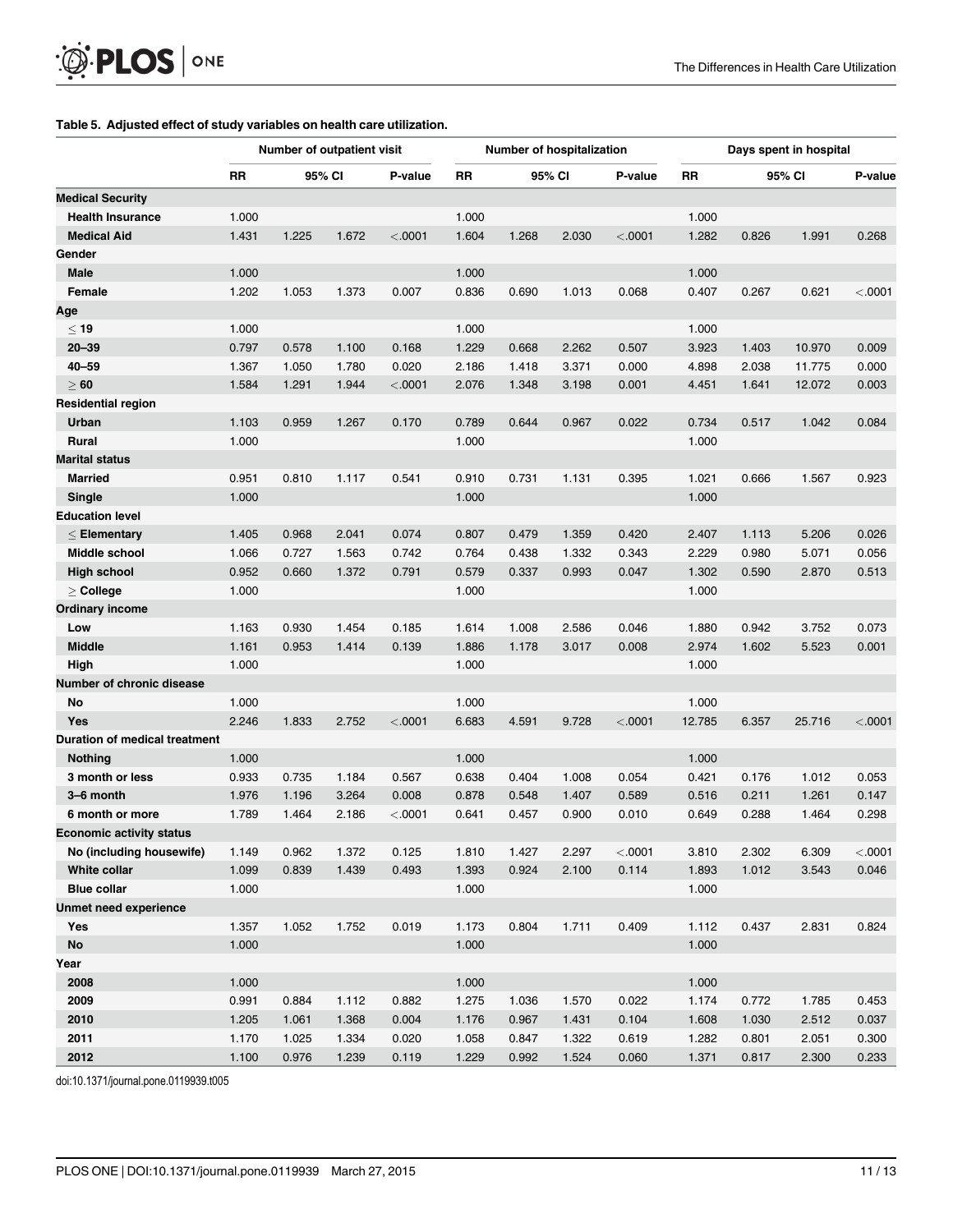|                                        | Number of outpatient visit |        |       |         | Number of hospitalization |       |        |         | Days spent in hospital |        |       |         |
|----------------------------------------|----------------------------|--------|-------|---------|---------------------------|-------|--------|---------|------------------------|--------|-------|---------|
|                                        | <b>RR</b>                  | 95% CI |       | P-value | <b>RR</b>                 |       | 95% CI | P-value | <b>RR</b>              | 95% CI |       | P-value |
| <b>Medical Security (No)</b>           |                            |        |       |         |                           |       |        |         |                        |        |       |         |
| <b>Health Insurance</b>                | ref                        |        |       |         | ref                       |       |        |         | ref                    |        |       |         |
| <b>Medical Aid</b>                     | 1.399                      | 1.184  | 1.653 | < .0001 | 1.612                     | 1.231 | 2.110  | 0.001   | 1.296                  | 0.764  | 2.199 | 0.336   |
| <b>Medical Security (White collar)</b> |                            |        |       |         |                           |       |        |         |                        |        |       |         |
| <b>Health Insurance</b>                | ref                        |        |       |         | ref                       |       |        |         | ref                    |        |       |         |
| <b>Medical Aid</b>                     | 1.518                      | 0.849  | 2.715 | 0.159   | 1.473                     | 0.757 | 2.866  | 0.254   | 0.738                  | 0.234  | 2.323 | 0.603   |
| <b>Medical Security (Blue collar)</b>  |                            |        |       |         |                           |       |        |         |                        |        |       |         |
| <b>Health Insurance</b>                | ref                        |        |       |         | ref                       |       |        |         | ref                    |        |       |         |
| <b>Medical Aid</b>                     | 1.252                      | 0.892  | 1.758 | 0.193   | 1.206                     | 0.709 | 2.053  | 0.490   | 1.225                  | 0.590  | 2.545 | 0.586   |

#### <span id="page-11-0"></span>[Table 6.](#page-7-0) Adjusted effect of subgroup analysis according to economic activity status.

Adjusted for gender, age, residential region, marital status, education level, ordinary income, number of chronic disease, duration of medical treatment, unmet need experience and year

doi:10.1371/journal.pone.0119939.t006

### Conclusion

There are differences in health care utilization between Medical Aid beneficiaries and Health Insurance beneficiaries. More health care utilization by Medical Aid beneficiaries appears to result in a high possibility for moral hazard under health insurance programs in response to the expanded benefits of health insurance coverage. Therefore, Medical Aid for the poor should provide adequate medical services.

### Key Message

- Medical Aid beneficiaries tended to have an increased number of outpatient visits, hospitalizations, and days spent in hospitals compared to Health Insurance beneficiaries who have relatively lower medical service coverage.
- It seems to indicate that an unmet needs due to economic barrier for Medical Aid beneficiaries on medical care utilization does not exist.

# Author Contributions

Conceived and designed the experiments: JHK. Performed the experiments: KSL. Analyzed the data: JHK KBY. Contributed reagents/materials/analysis tools: ECP. Wrote the paper: JHK. Contributed to the discussion: JHK. Reviewed the overall manuscript: JHK.

### References

- [1.](#page-1-0) Jeon B, Kwon S (2013) Effect of private health insurance on health care utilization in a universal public insurance system: a case of South Korea. Health Policy 113: 69–76. doi: [10.1016/j.healthpol.2013.05.](http://dx.doi.org/10.1016/j.healthpol.2013.05.007) [007](http://dx.doi.org/10.1016/j.healthpol.2013.05.007) PMID: [23786992](http://www.ncbi.nlm.nih.gov/pubmed/23786992)
- [2.](#page-1-0) Jeong HS (2011) Korea's National Health Insurance—lessons from the past three decades. Health Aff (Millwood) 30: 136–144. doi: [10.1377/hlthaff.2008.0816](http://dx.doi.org/10.1377/hlthaff.2008.0816) PMID: [21209449](http://www.ncbi.nlm.nih.gov/pubmed/21209449)
- [3.](#page-1-0) Organization for Economic Co-operation and Development (OECD) (2014) OECD Health Statistics 2014. Available: [www.oecd.org/health/healthdata](http://www.oecd.org/health/healthdata). Accessed 2015 Feb 7.